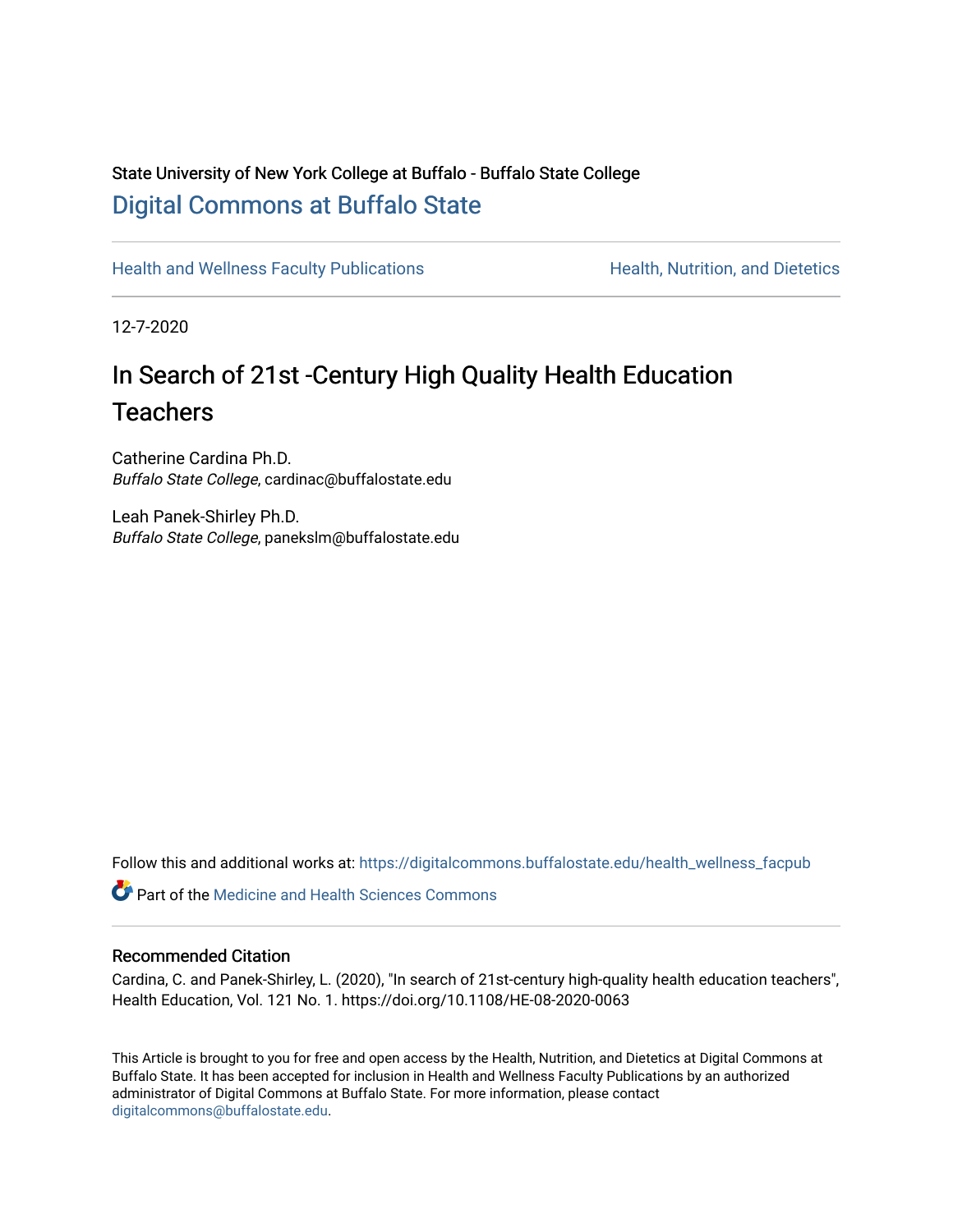#### Abstract

**Purpose** - Healthier students learn better which improves academic achievement and educational attainment. Teachers with subject area knowledge and certification in their teaching content areas positively contribute to student academic achievement. The purpose of this study is to identify trends from 2003 through 2016 in academic majors and subject-area certifications, licensures, or endorsements of K-12 public school staff in the United States who were teaching at least one health education class during this century.

**Design/methodology/approach** - Data were extracted from a comprehensive nationally representative survey of school employees conducted regularly by the National Center for Educational Statistics of the United States Department of Education.

**Findings** - Approximately 60% of health education teachers indicated they were certified in health education during the study period. Nearly two-thirds of staff teaching health education did not have an academic major in health education. These findings suggest an ongoing trend of granting teachers state certification in health education devoid of any academic major in health education. Other increasing trends include staff with an academic major in physical education and no academic major in health education teaching health classes; and, certified in physical education teachers who were not certified in health education teaching health classes.

**Originality** – Findings are a call to action to hire health education teachers who not only have certification in health education but also an academic major in health education, which is imperative to increase healthy behaviors, reduce risk behaviors, and increase academic achievement among youth.

**Keywords** school health, health education, quality teachers, health teachers

**Article classification** Original Article, Research paper

**Background**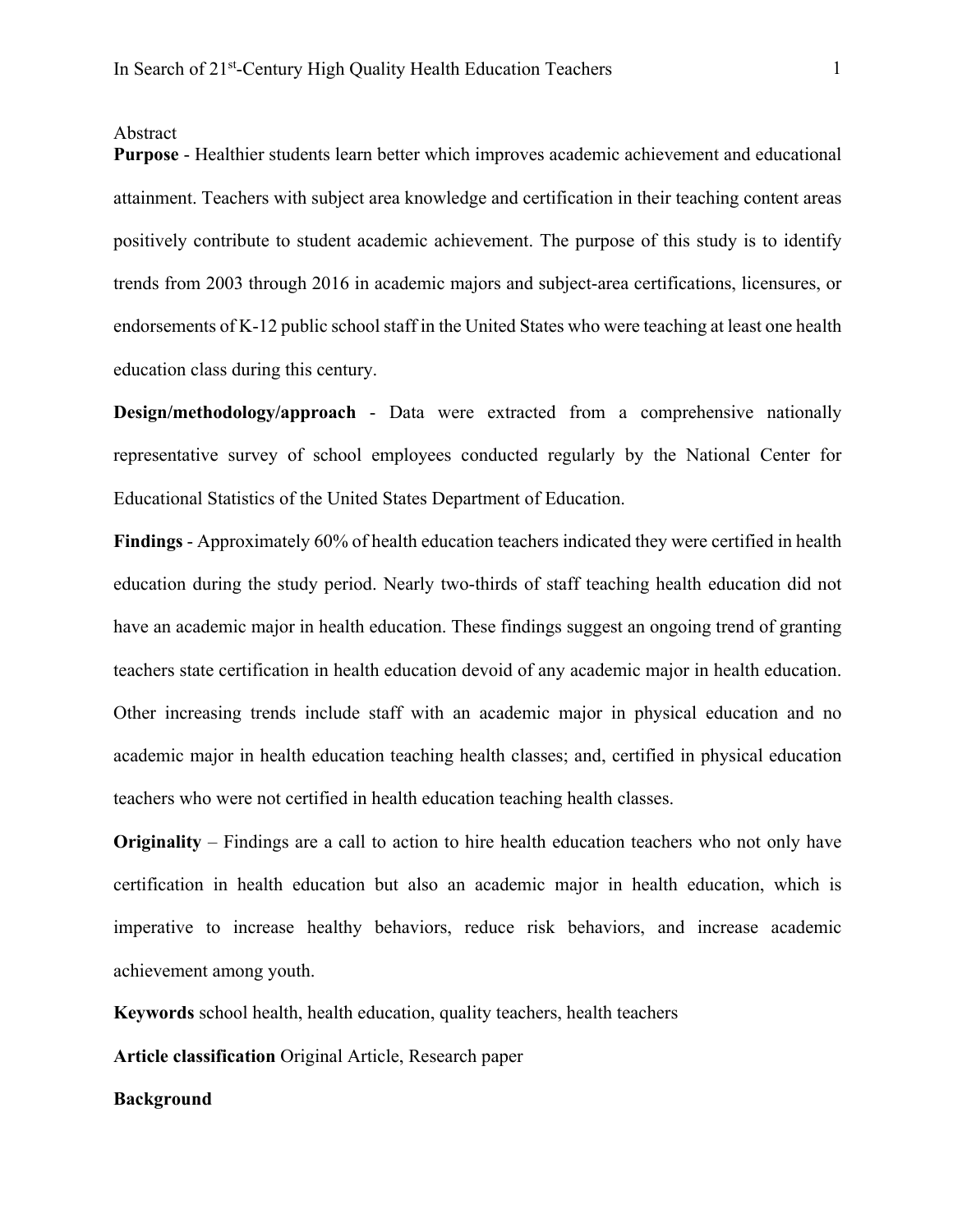Children and adolescents in the United States having low health literacy are estimated to range from 9-41% with lower rates among minority groups (Kutner *et al.*, 2006). Limited health literacy has a profound effect on managing medical conditions, engaging with healthcare providers, overall reduced health status and health outcomes, and mortality (Baker *et al.*, 1997; Lloyd *et al.*, 2006; Berkman *et al.*, 2011; Easton *et al.*, 2013). In 2019, The United States Department of Health and Human Services (USDHHS) instituted the National Action Plan to Improve Health Literacy identifying the significant problem of inadequate health literacy among kindergarten-12<sup>th</sup> grade (K-12) students (USDHHS, 2010). The role of the health educator is to provide not only health education, but also assess community needs, develop health education programs, teach health condition management, and evaluate program effectiveness (Bureau of Labor Statistics, 2020). Health teachers in primary and secondary school, K-12, settings are specifically trained to serve as health educators with common health education topics including but not limited to good hygiene, benefits of healthy lifestyles, safe sex, effects of drugs of alcohol abuse, healthy relationships, and mental health (Auld *et al.*, 2020; Lee *et al.*, 2020). Health literacy is related to overall literacy (USDHHS, 2010). Both are affected by social determinants of health such as race and ethnicity, age, socioeconomic status, and education (USDHHS, 2010).

Healthier students learn better which improves academic achievement and educational attainment (Basch, 2011; Centers for Disease Control and Prevention [CDC], 2014). Evidence consistently supports a positive association between educational attainment and adult mortality rates (Kaplan *et al*., 2015; Olshansky *et al.*, 2012; Sasson, 2016). Due to this link between health and education, schools offer a suitable environment to improve educational attainment and overall health simultaneously. Health education provided in U.S. schools, as defined in the Report of the 2011 Joint Committee on Health Education and Promotion Terminology (2012), is any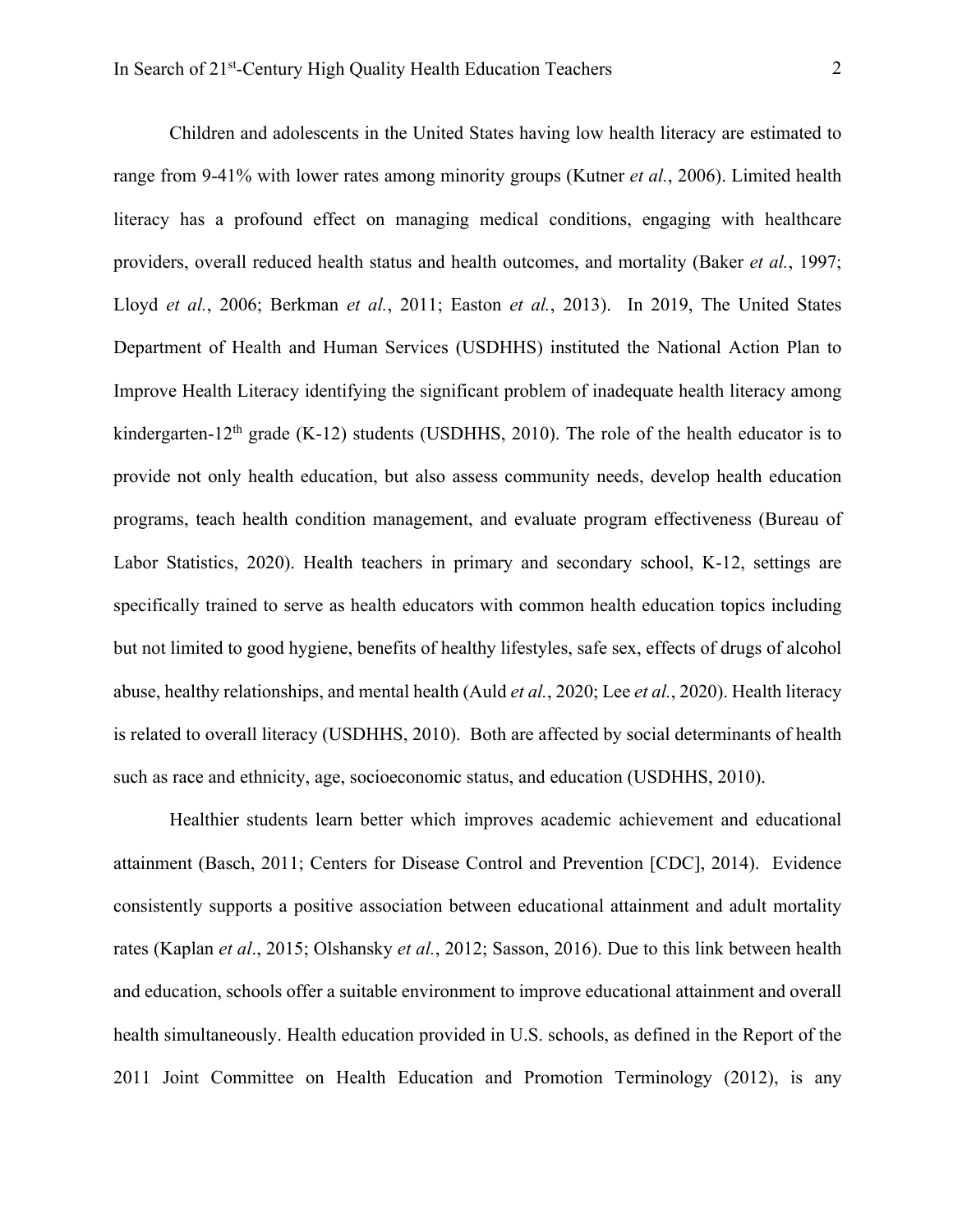combination of planned learning experiences using evidence based practices and/or sound theories that provide an opportunity to acquire knowledge, attitude, and skills need to adopt and maintain healthy behaviors. The school health educator/teacher is expected to provide youth with the knowledge and skills to empower them to practice healthy behaviors and reduce health risk behaviors, thus improving their academic performance (Banspach *et al.*, 2016; Basch, 2011; Bradley and Greene, 2013).

National policies and guidelines in the United States exist to promote health in schools. The Every Student Succeeds Act (ESSA) and the National Association of State School Boards of Education (NSBA) encourage state boards of education to work with state education agencies and departments of health to set curriculum standards for health education and provide for planned, sequential health education curriculum and instruction (Fobbs, 2015). Further, Healthy People 2020 emphasizes the role of schools in promoting quality of life, healthy development, and healthy behaviors including objectives, Early and Middle Childhood (EMC) and Educational and Community-Based Programs (ECBP), specific to health education in schools (Office of Disease Prevention and Health Promotion (ODPHP), 2020). Common themes of Healthy People objectives include school health education, National Health Education Standards, priority areas of comprehensive school health education, and promotion of overall health and wellness (ODPHP, 2020). In addition, the National Association of Chronic Disease Directors (NACDD) (2017) provided a guide to implement the Whole School, Whole Community, Whole Child (WSCC) model in schools. The WSCC model uses a collaborative and integrated approach to address barriers and support related to health and learning (NACDD, 2017).

CDC National Health Education Standards include health education provided by qualified, trained teachers to help students attain the knowledge, attitudes, and skills needed to make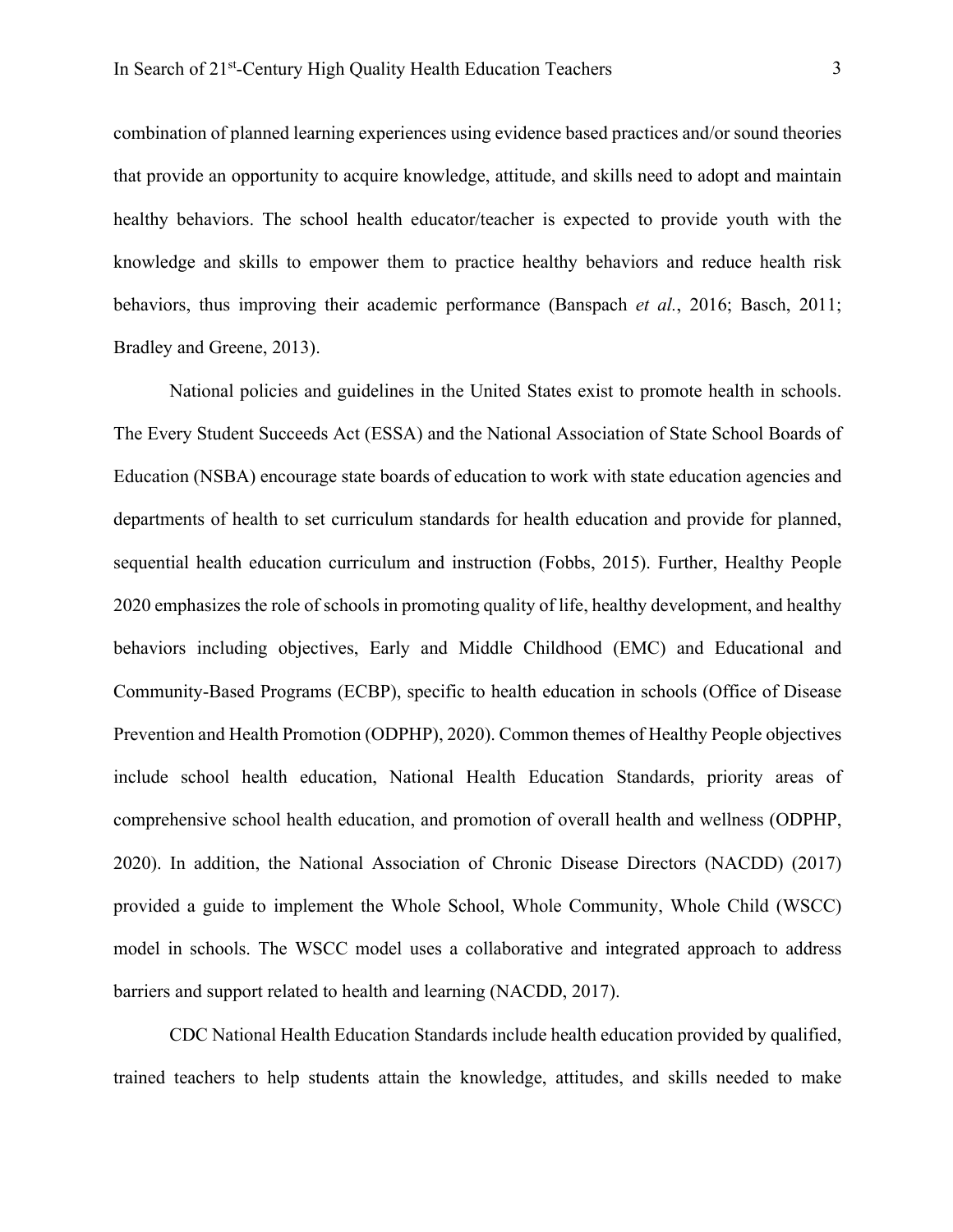healthful decisions, achieve health literacy, and advocate for the health of others (CDC, 2019). In general, qualified teachers, often synonymous with quality teachers, are both knowledgeable about curriculum content and skilled in implementing subject-specific instructional strategies (CDC, 2020a; Darling-Hammond, 2000; Stronge, 2018). Two widely used standards that describe quality teachers are demonstrated subject-matter competency through passing a subject knowledge test or having a baccalaureate degree or better in the subject or having full state teacher certification or licensure in the area they are teaching (Darling-Hammond, 2006; Elfers *et al*., 2004; Ingersoll, 2002; U.S. Department of Education, 2015). Evidence supports the relationship between teachers' subject area knowledge and certification and student academic achievement (Feng and Sass, 2013, Darling-Hammond *et al*., 2005, Darling-Hammond, 2000, Andersson *et al*., 2011, Clotfelter *et al*., 2007, Wayne and Young, 2003). For example, U.S. Department of Education data was used to

demonstrate one of the strongest correlates of positive student achievement was having a teacher certified in the subject area they were teaching (Darling-Hammond *et al.*, 2000).

Subject area knowledge, another element of quality or qualified teachers, includes content knowledge as well as specific topic knowledge and classroom management (Stronge, 2018). Teachers' professional knowledge is necessary for effective teaching (Childs and McNicholl, 2007; Wenglinsky, 2002; Yeh and Santagata, 2015). Evidence shows teaching effectiveness required a combination of both content knowledge and the ability to analyze student thinking (Yeh and Santagata, 2015, Hill *et al*., 2005), teacher academic major and professional development in higher-order thinking skills (Wenglinsky, 2002), and reported level of subject area knowledge influences pedagogical practice and effectiveness of a lesson (Childs and McNicholl, 2007). Overall, empirical evidence supports student learning and academic achievement is positively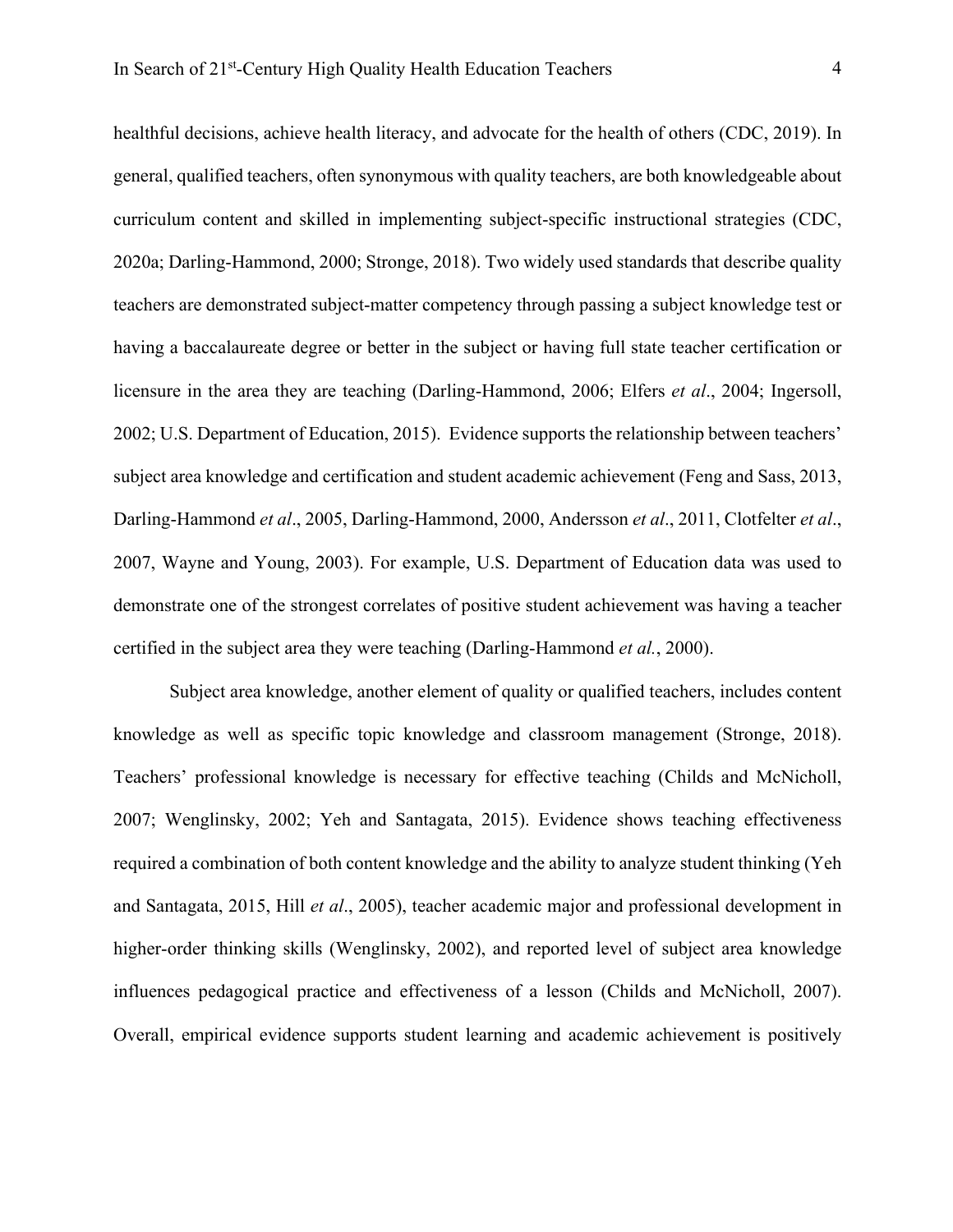impacted by teachers who are not only are knowledgeable about how students learn but are also knowledgeable about subject content and principles of content-specific effective instruction.

Finally, the importance of subject area knowledge and teacher training, certification, licensure, or State endorsement in health education are reflected in Healthy People 2020 objectives EMC-4.1 and 4.2 (ODPHP, 2020). As of 2014, EMC 4.1 and EMC 4.2 objectives show a shift from newly hired staff who teach health instruction having an undergraduate or graduate to certification, licensure, or State endorsement (ODPHP, 2020). Nationally, in 2016, the School Health Policies and Practices Study (SHPPS) found 78.4 percent of school districts reported they had adopted specific staffing policies that newly hired high school health education teachers would be state-certified in health education and 67.8 percent of school districts had adopted this policy for newly hired middle school health education teachers (CDC, 2107). More recently, Healthy People 2030 (ODPHP, 2020), designates school health education as a high-priority public health issue. One goal is to increase the proportion of secondary schools that require students take at least two health education courses between grades six and 12. This update continues the recognition and support for the need to have high quality health teachers to teach health courses designed to increase healthful behaviors and prevent risk behaviors among youth.

In recognition of the effects of low health literacy, the role of the health educator/teacher in schools, subject area knowledge and teacher certification as characteristics of quality health teachers, and the national goals of Healthy People 2020 that call for staff teaching health education to have academic training and certification in health education, this study aimed to evaluate trends beginning early in this century and answer the questions 1) what percent of health education teachers had an academic major in health education teachers per school year? and 2) what percent of health education teachers were certified, licensed, or endorsed in health education?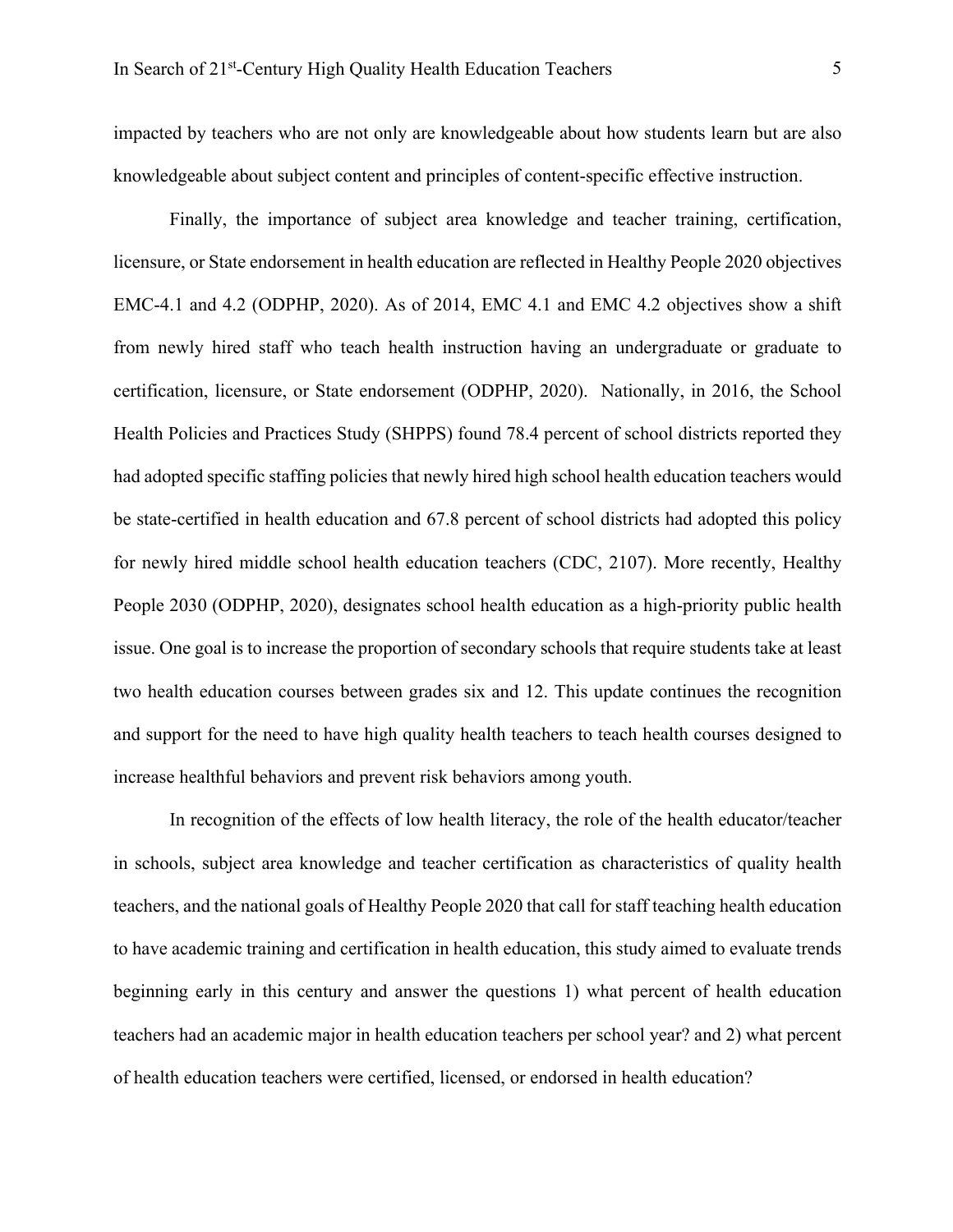The purpose of this study is to identify trends from 2003 through 2016 in academic majors and subject-area certifications, licensures, or endorsements of K-12 public school staff in the United States who were teaching at least one health education class during this century.

# **Methodology**

Data for this study were extracted from four consecutive administrations of the National Teacher and Principal Survey (NTPS) previously titled the Schools and Staffing Survey (SASS), This national survey is conducted regularly by the National Center for Educational Statistics (NCES) of the U.S. Department of Education to provide descriptive data on the context of elementary and secondary education. Some core topics of the NTPS are teacher preparation, classes taught, school characteristics, and demographics of the teacher labor force. These data are nationally representative of school employees in the United States (NCES n.d.). Teachers' responses to questions about their education and certification were included in this study. Responses from four survey years (2003-2004, 2007-2008, 2011-2012, and 2015-2016) were compared to determine trends in health education teachers' academic majors and subject-area certifications during this century. The most current 21st-century data available from NCES at the time of this were used.

# *Participants*

Teachers were defined as staff members in United States traditional public, non-charter schools who taught students in any of the school grades K–12. Teachers were included in this study on the basis of their teaching at least one health education class. Small variations in the sampling methodology were evident for each administration of the NTPS, but the design was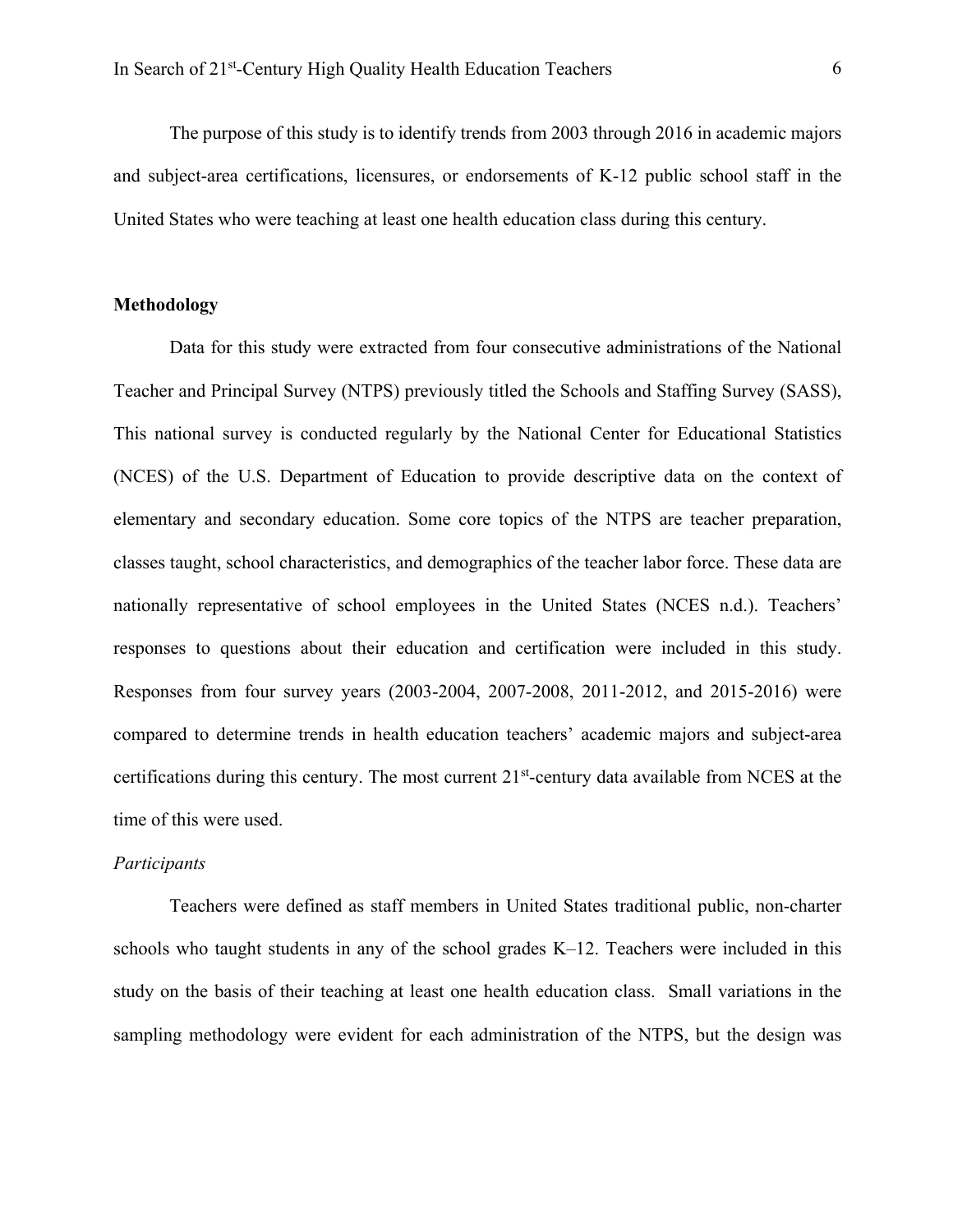established to support this type of longitudinal analysis. (Cox *et al*., n.d; Cox *et al*. 2016). Table I describes the final sample details from each survey year include in this study.

[Insert Table I]

#### *Instruments*

The 2003-04 year was chosen as a baseline because it asked respondents about health education as a distinct subject area. Previously, health education was combined with physical education into one category.

The NTPS Teacher Questionnaires consisted of multiple sections (NCES, n.d.). For this study, questions pertaining to education and certification were used. Education was assessed by responses to items that asked teachers to list major fields of study for their baccalaureate degrees, advanced degrees (master's and doctorate), and educational specialist degrees. Teachers were also asked to self-report their state certifications, licenses, and endorsements.

#### *Procedure*

As described by Cox *et al.* (2016), the objective of the NTPS survey sampling method was to produce a sample that could be generalized to represent the population of U.S. public school teachers as a whole. Teachers were defined by the NCES as staff members who teach regularly scheduled classes to students in any of grades K–12. Districts selected within the sample provided electronic teacher roosters for inclusion in the sample. Data were collected using paper forms, online surveys, and telephone follow-ups to reduce non-response bias. Response rates were generally very high. The NCES undertook post-hoc analysis and applied weighting variables to correct for unit non-response for some NTPS survey strata (Cox *et al.*, n.d.). In addition, NCES designed weights and sample methodologies to support trend analysis among NTPS (Cox *et al.*, n.d.; Cox *et al.*, 2016). Data were expressed as population estimates, with standard errors and 95%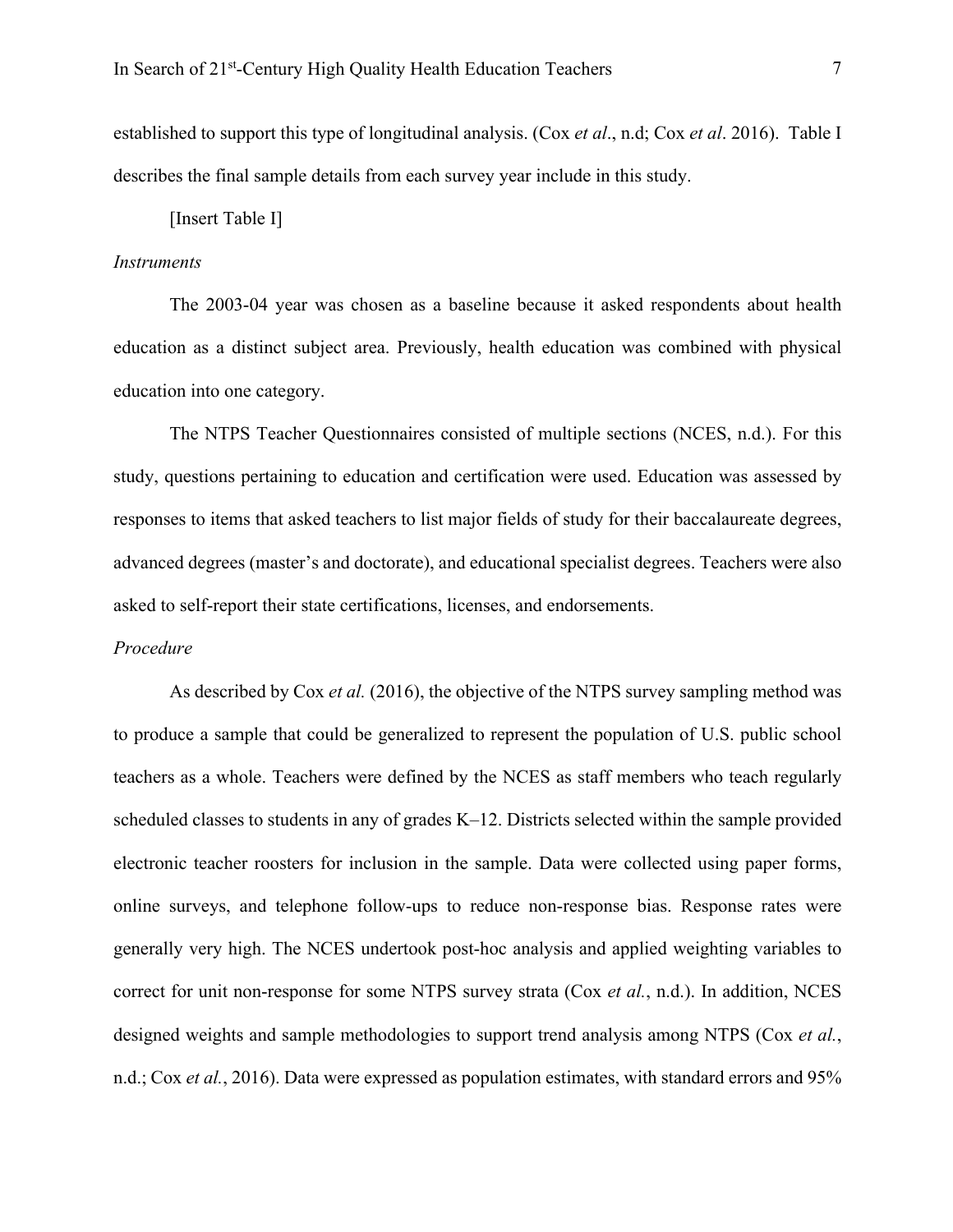confidence intervals to indicate the confidence in the estimated parameters. As a result, all weighted samples were nationally representative of public school teachers in the United States.

To identify academic major, a variable was created to classify respondents as "health education degree holders" if they reported attaining a bachelors, masters, Ph.D., or education specialist degree in health education. To identify health certification, a variable was created to classify respondents as "health certification holders" if they reported they were certified, licensed, or endorsed in health.

#### *Data Analysis*

For this study, descriptive statistics were used to identify the weighted frequencies of teachers' academic majors and subject-area certifications. Tables and discussion in this article used these weighted data for the presentation of frequencies and calculation of percentages along with the upper and lower boundaries of 95% confidence interval as obtained using the weighted analysis techniques described above.

### **Results**

Trends in academic majors and subject-area certifications, licensures, or endorsements of K-12 public school staff in the United States who were teaching at least one health education class during this century are described below. First, health teachers with health major addresses the question "what percent of health education teachers had an academic major in health education teachers per school year?" Then, health teachers with health certification addresses the question "what percentage of health education teachers were certified, licensed, or endorsed in health education?"

#### *Health teachers with academic health major*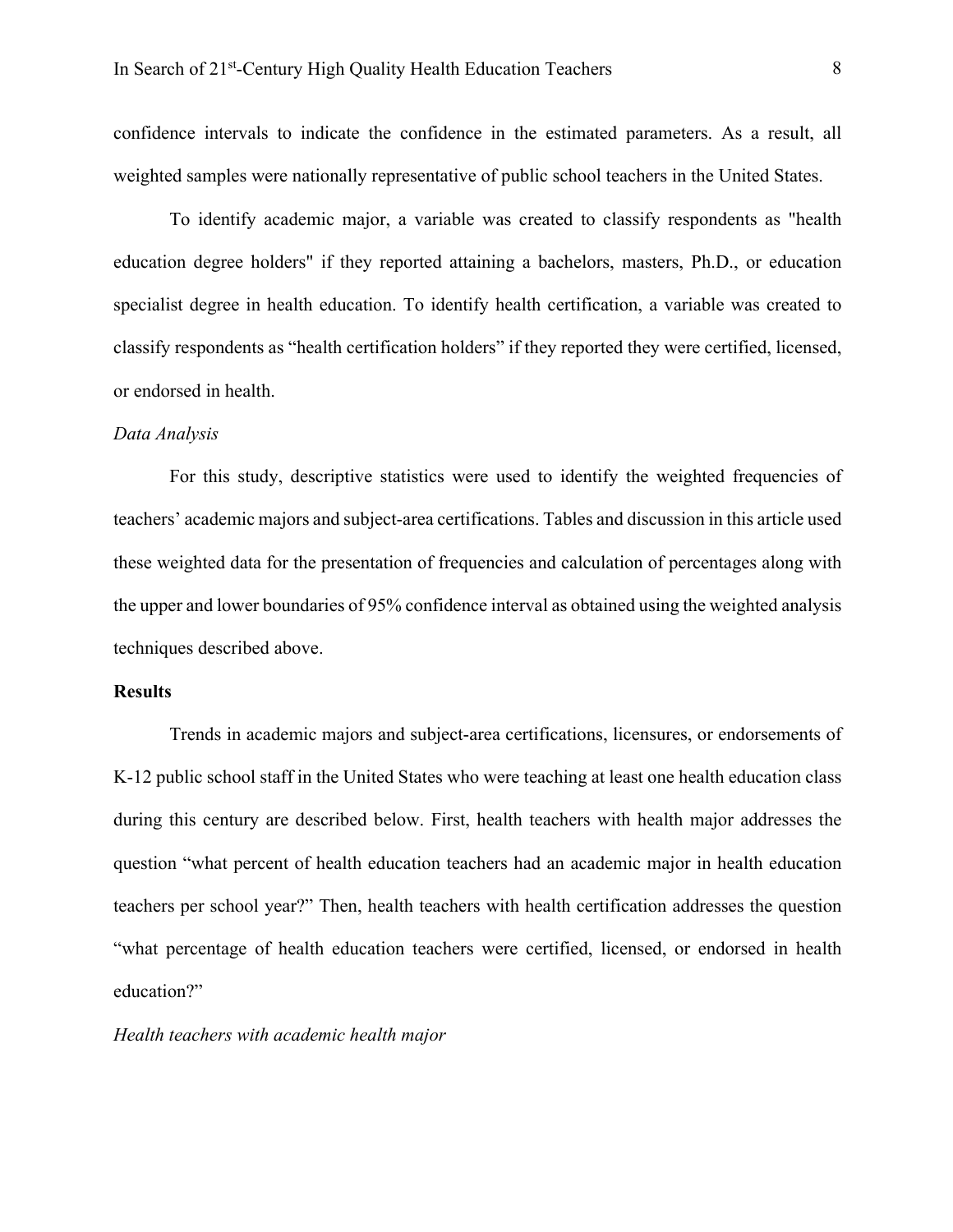The first purpose of this study was to describe the trends in the percentage of health teachers who had an academic major in health education. Subjects included in the sample were fulltime equivalent teachers and taught at least one class in health education during the survey period. Three trends were identified (Table II). First, teachers who held any college degree in health education declined from a high of nearly 39% in 2007-2008 to 32% in 2015-2016. Second, the percentage of health teachers holding no degree in health education but any degree in physical education increased every year during the study period from 30% to over 35%. Third, the remaining teachers of health education that held degrees in areas other than health education or physical education did not change from approximately 28% beginning 2007-2008 through 2015-2016. Overall, data show a trend of fewer health education teachers having an academic major in health education. Conversely, health education teachers with an academic major in physical education and no academic major in health education has increased, to such a great degree, that by the 2015-2016 school year, more physical education teachers with no academic major in health education were teaching a health class than teachers who did have an academic major in health education.

[Insert Table II]

#### *Health teachers with health certification*

Another purpose of this study was to describe trends over the  $21<sup>st</sup>$  century regarding the percent of staff teaching health education who were certified, licensed, or endorsed in health education. Subjects included in the sample include respondents who reported they were certified in their state to teach health education and were teaching at least one health education class; specifically, the percentage of K-12. Notably, during the study period, nearly 40% of staff teaching health education reported no state certification in health education, and therefore were teaching out-of-subject (Table III). This trend increased during the 21<sup>st</sup> century; whereas, the percentage of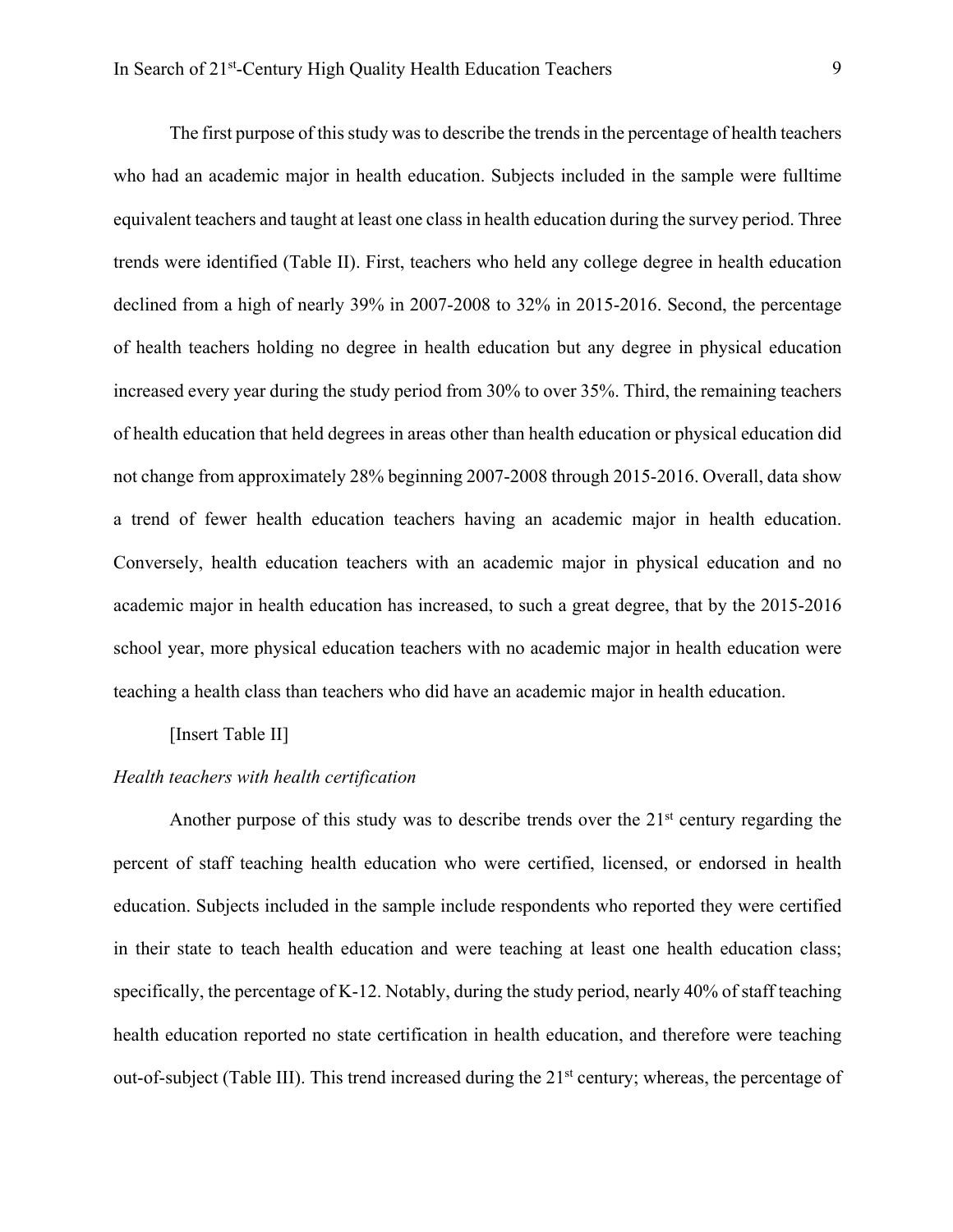health teachers who reported they were not certified in health education certification, was approximately 12% in 2003-2004 and increased to nearly 17% in 2015-2016. Over the period of this study, an increasing trend of health teachers who were certified in both health education and physical education was discovered. Notably, staff teaching health education were most likely to be certified in both health education and physical education. The percentage of staff teaching health education who were certified in health education and physical education increased from approximately 40% in 2003-2004 to nearly 43% in 2015-2016. A declining trend exists for staff teaching health who were certified in health education, with no additional certification in physical education. As results show, health teachers certified in health education, with no additional certification in physical education, declined from 17% in 2003-2004 to 15% in 2015-2016. In summary,  $21<sup>st</sup>$ -century data show an increase of health education teachers who have certification in both physical education and health education and fewer certified health education teachers that do not also have physical education certification.

[Insert Table III]

## **Discussion**

Results from this study showed a longitudinal trend throughout the  $21<sup>st</sup>$  century for a decline in the percentage of health teachers who had an academic major in health education at the undergraduate or graduate level as well as the percentage that were certified, licensed, or otherwise endorsed to teach health education. This indicates, overall, K-12 health education classes were not staffed with qualified or quality health teachers.

The percentage of health teachers who had an academic major in health education declined from 39% in 2007-2008 to 32% in 2015-2016 (Table II). The evidence from both 2003-2004 and 2015-2016 indicates an ongoing trend of nearly 64% of staff teaching health education not having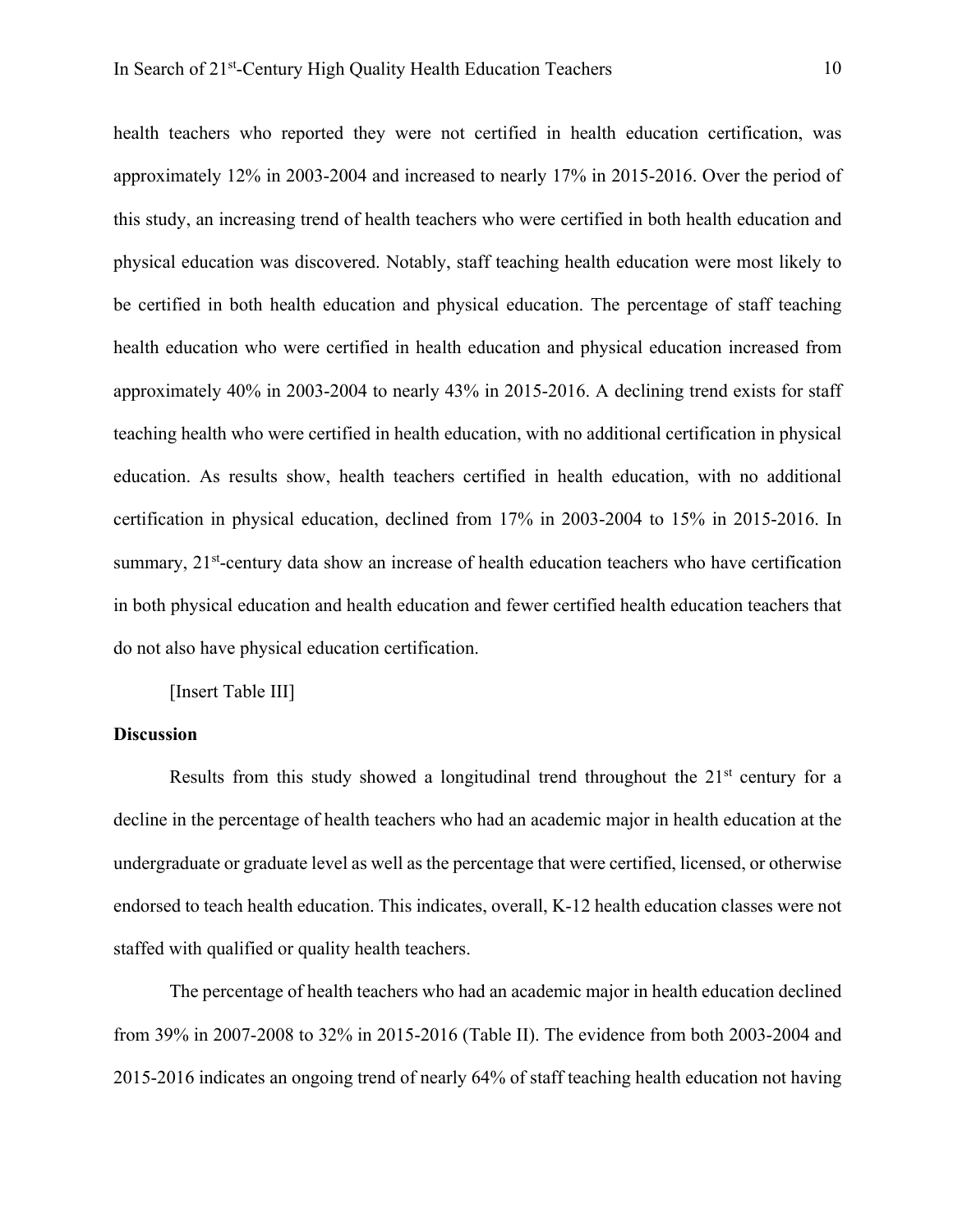an academic health education degree (Table II). Health education has its own unique national learning standards for K-12 youth (CDC, 2019). There is a substantial body of content, professional knowledge, and pedagogy specific to health education that emphasizes the development of health literacy among youth (CDC, 2020b). Lower student achievement occurs when students are taught by teachers with out-of-subject certification (Andersson *et al.*, 2011; Clotfelter *et al.*, 2007; Darling *et al.*, 2005; Feng and Sass, 2013; Wayne and Youngs, 2003). Due to ample empirical evidence that subject area knowledge positively influences effectiveness of a lesson and student academic achievement in that subject (Childs and McNicholl, 2007; Hill *et al.*, 2005; Stronge, 2018; Wenglinsky, 2002; Yeh and Santagata, 2015), along with persistently low levels of health literacy among youth (DeWalt and Hinks, 2009) findings suggest most staff teaching health education lack the professional knowledge necessary for effective teaching in health education.

Certified health teachers increased from 56% in 2003-2004 to upwards of 60% in 2007- 2008, 2011-2012, and 2015-2016 (Table III). Taken together, these findings suggest a trend of granting teachers state certification in health education devoid of subject matter competency as indicated by an academic major in health education (Childs and McNicholl, 2007; Hill *et al.*, 2005; Stronge, 2018; Wenglinsky, 2002; Yeh and Santagata, 2015). Considering low health literacy among United States youth (DeWalt and Hinks, 2009), data suggest that states are certifying teachers who have not acquired a level of subject-matter knowledge associated with effective teaching.

This study identified a decline in health education teachers that had an academic major in health education, along with a steady increase in the percentage of health education teachers who had an academic major in physical education (Table II). In addition, there was an increase in the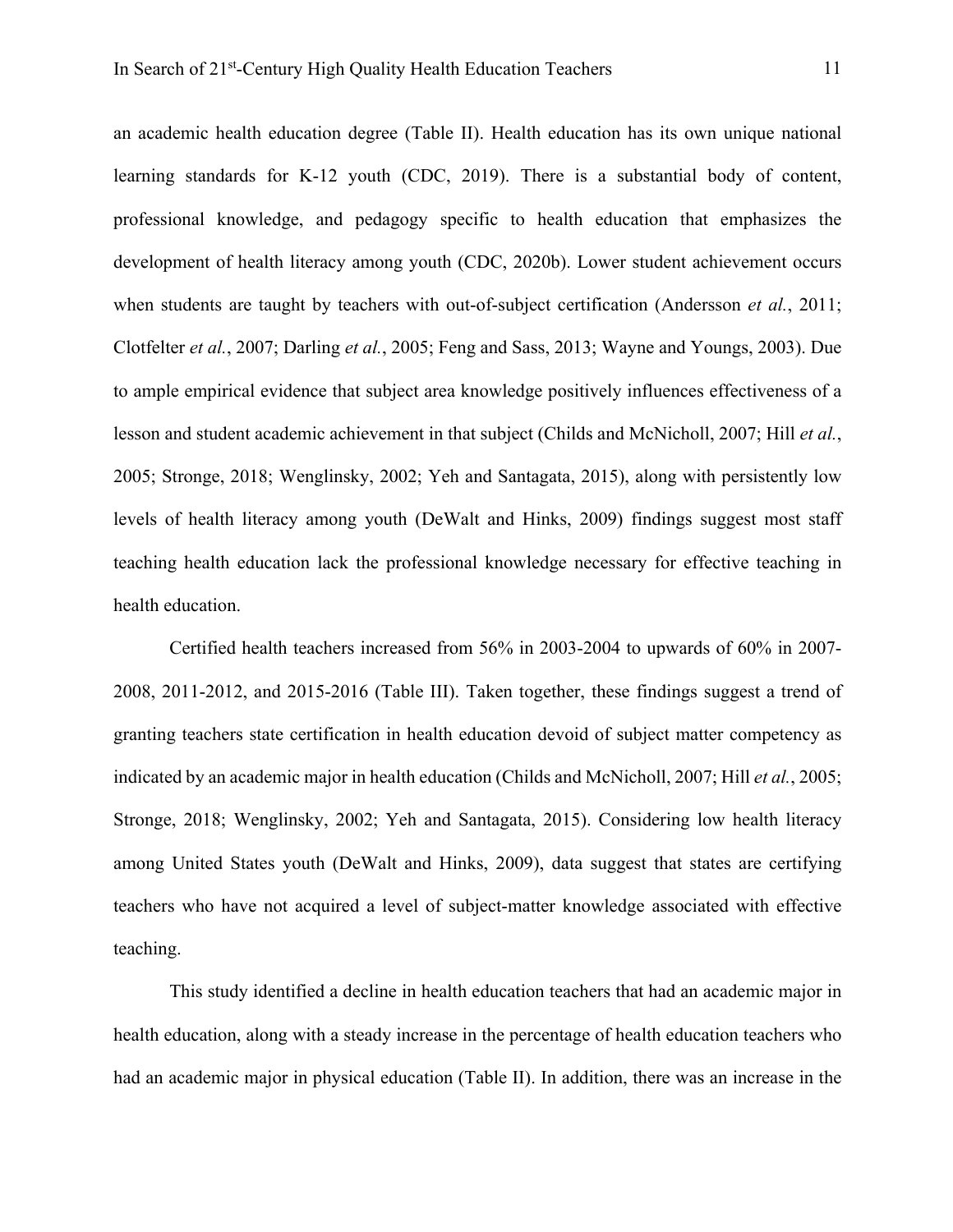percentage of staff teaching health education who were certified in physical education and not certified in health education (Table III). The SHPPS (CDC, n.d.), reported a similar trend at the school-level. The percentage of schools in which health education was taught by physical education teachers or specialists increased from approximately 50 percent to 65 percent between 2000 and 2014 (CDC, n.d.). These increasing trends of staffing health education classes with teachers who had an academic major in physical education and not in health education or who were certified in physical education and not in health education are disconcerting. Physical education and health education are two distinctly different disciplines with a substantial body of content, professional knowledge, and pedagogy specific to physical education that emphasizes the development of physical literacy or health literacy, respectively (Birch *et al*., 2019). Health education and physical education have their own unique national learning standards for K-12 youth (Birch *et al*., 2019). Both the WSCC model and the U.S. 2015 ESSA legislation lists health education and physical education independent of each other, further emphasizing they are separate and distinct subjects (Birch *et al*., 2019). Overall, results of this study suggest that school districts in the U.S. are increasingly hiring staff to teach both health education and physical education, which is therefore requiring their teachers to take on an additional responsibility of maintaining professional expertise in two separate and unique academic disciplines.

Most concerning is having health education classes taught by teachers with no health education certification, which is characterized as out-of-subject teaching. As previously described, lower student achievement occurs when students were taught by teachers with out-of-subject certification (Andersson *et al.*, 2011; Clotfelter *et al.*, 2007; Darling *et al.*, 2005; Feng and Sass, 2013; Wayne and Youngs, 2003). Furthermore, teachers with no academic major in health education lack subject area knowledge of a qualified health teacher. Overall, this study showed an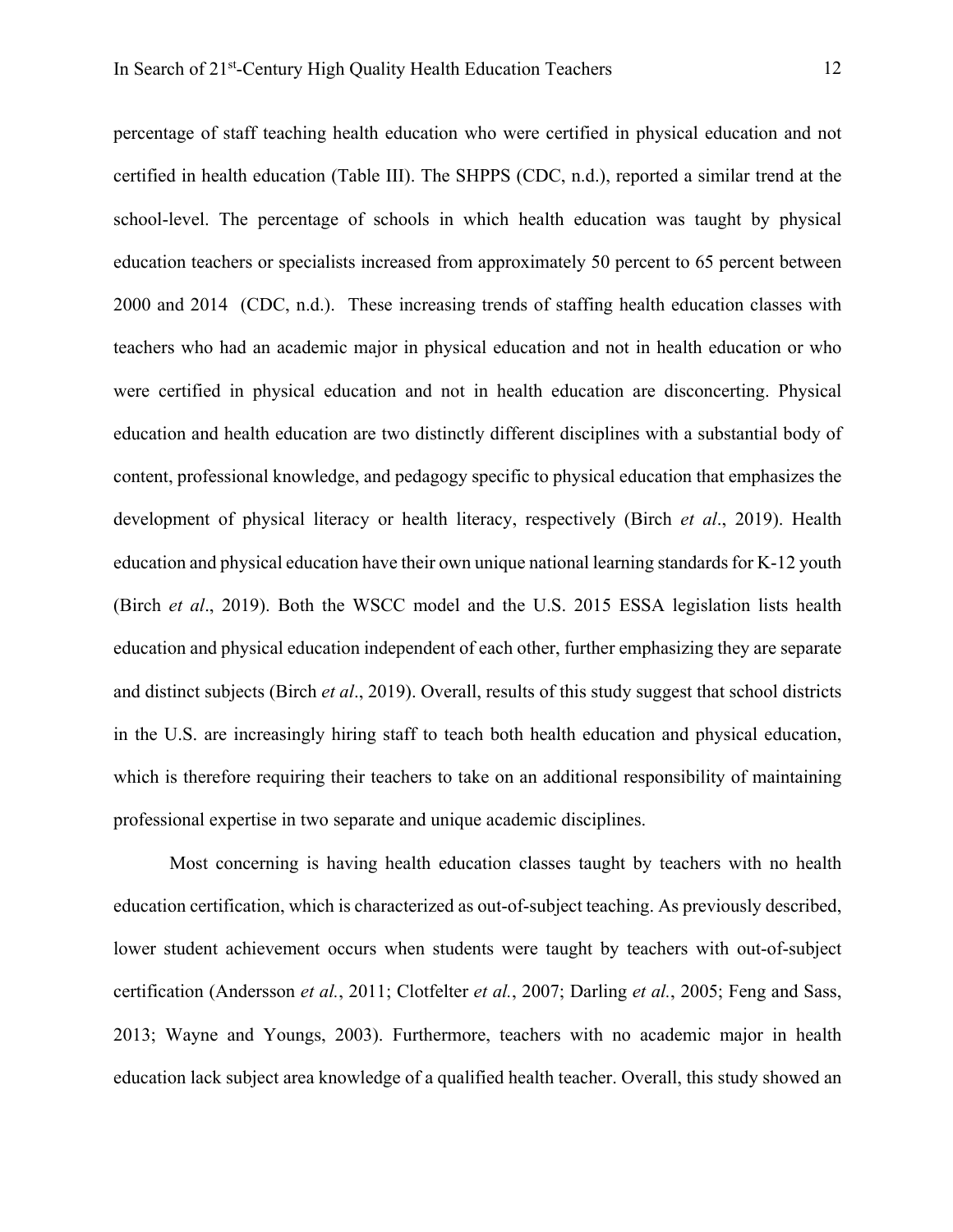increasing trend during the  $21<sup>st</sup>$ -century of staffing health education classes with teachers who had an academic major in physical education, rather than health education.

For each survey year, NCES used a cluster sampling design to produce a sample that would support generalization to the entire population of K-12 public school teachers in the United States. The complex design of the sampling strategy and subsequent assignments of replicate weights allowed for generalization of subsamples of the population. Each survey sample used in this study was a subsample of the larger national frame. However, this study was not without limitations. While generalization was at the national level, there was a higher possibility that design-related bias was introduced into the results. Subjects self-reported the data used to measure postsecondary education and state certification. Data were subjected to a series of computer edits related to consistency of responses and deletion of questions that should have been skipped as per questionnaire directions. These NCES edits were reviewed by external analysts. External analysts for NCES also imputed missing data. Imputed data underwent computer edits to verify inputs were consistent with existing questionnaire data (Cox *et al.*, n.d.; Cox *et al.*, 2016).

## **Conclusions**

This study finds, in general, students in the United States during the  $21<sup>st</sup>$  century were not taught health education by qualified or quality K-12 health education teachers as defined as those who have an academic major or certification in health education. The low levels of healthy literacy among U.S youth reflect this trend indicating staff teaching health education most likely lacked the content knowledge, pedagogical knowledge, and pedagogical content-specific knowledge required of high-quality health teachers. Professional knowledge and pedagogical skills in health education are necessary to provide students with knowledge, attitudes, and skills to adopt and maintain healthful behaviors and reduce risk behaviors. Staffing health classes with out-of-subject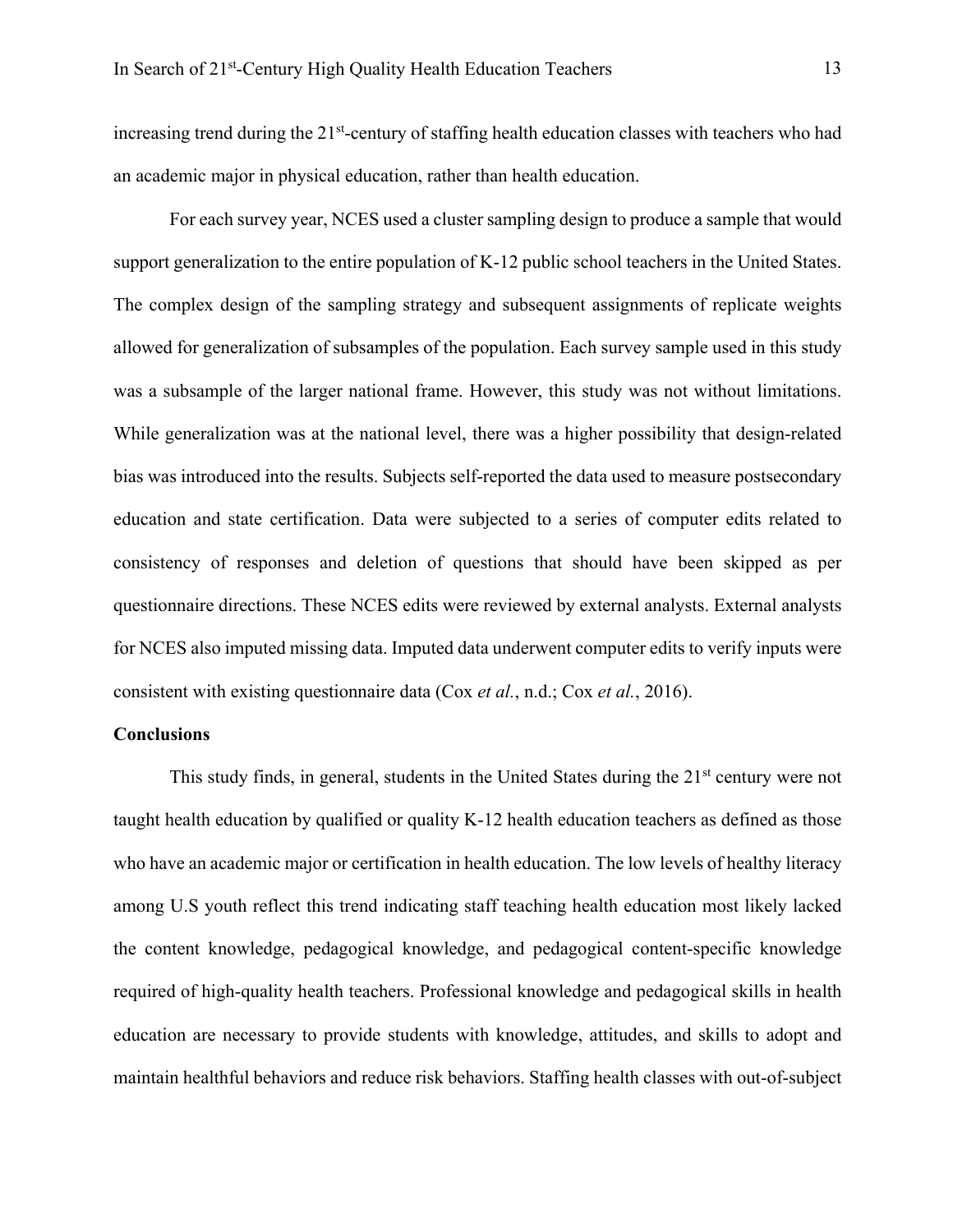teachers is a lost opportunity as schools are an ideal setting to provide students with opportunities to learn and practice healthy behaviors. Students with fewer risk behaviors experience more academic success and students who are heathier and practice health enhancing behaviors have greater educational achievement (i.e. grades, standardized tests, graduation rates) (CDC, 2014). Therefore, in order to meet the national goals of Healthy People 2020 and Healthy People 2030 to prevent health problems and promote personal health and wellness among youth through comprehensive school health education, it is imperative to hire qualified health education teachers who are either certified in health education or, preferably, have an academic major in health education. The COVID-19 pandemic provides a definitive example of the need for youth to be taught by quality health education teachers so they may develop foundational public health knowledge and skills of disease prevention.

#### **Recommendations for action**

Previously, Kahn *et al*. (2007) provided recommendations for increasing the percentage of staff teaching health to be certified in health education teachers and who had an undergraduate or a graduate major in health education. With their findings from SHPPS data (Kahn *et al.*, 2007), National Committee on the Future of School Health Education recommendations for strengthening school health education (Auld *et al.*, 2020), and findings from this study, the recommendation to increase the percentage of health teachers with a health education major continues to be relevant more than ten years later. This paper found a trend for decreasing and a shift in quality and qualification of K-12 health education teachers with no improvements in health literacy or academic achievement, thus providing a foundation for the following recommendations:

1. For principals, administrators, and school boards of education: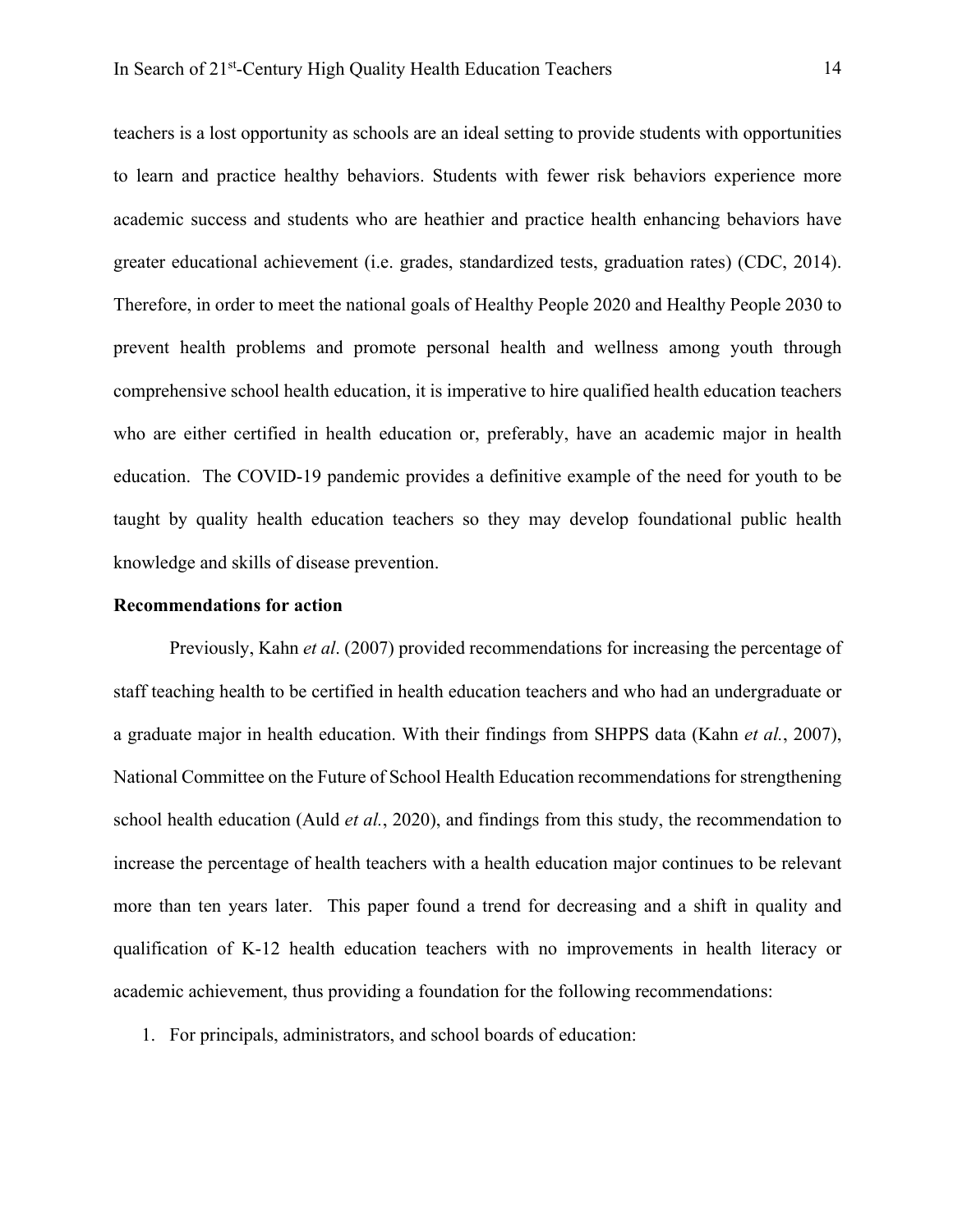- a. hire qualified health education teachers who have both an academic major in health education and certification in health education.
- 2. For state and federal accountability reporting systems (i.e. school report cards):
	- a. include certifications and academic majors of health education teachers.
	- b. require an academic major in health education for teacher certification, licensure, or endorsement that includes pedagogical knowledge, health content knowledge, health pedagogical content knowledge.
	- c. establish Healthy People 2030 goals to that aim to increase the proportion of schools that require newly hired staff who teach health education to have an undergraduate or a graduate degree (not simply "training") in health education.
- 3. For state departments of education and institutions of higher education:
	- a. establish academic majors in health education to meet the staffing needs of school districts for qualified health education teachers.
- 4. For professional organizations (i.e. Society for Public Health Education, American School Health Association):
	- a. target principals, administrators, and school boards of education to increase awareness that health education and physical education are two distinctly different disciplines with their own K-12 national learning standards, substantial body of content, professional knowledge, and pedagogy.
- 5. For everyone:
	- a. promote the message that health education, when taught by qualified health teachers, provides youth with the knowledge and skills to practice healthy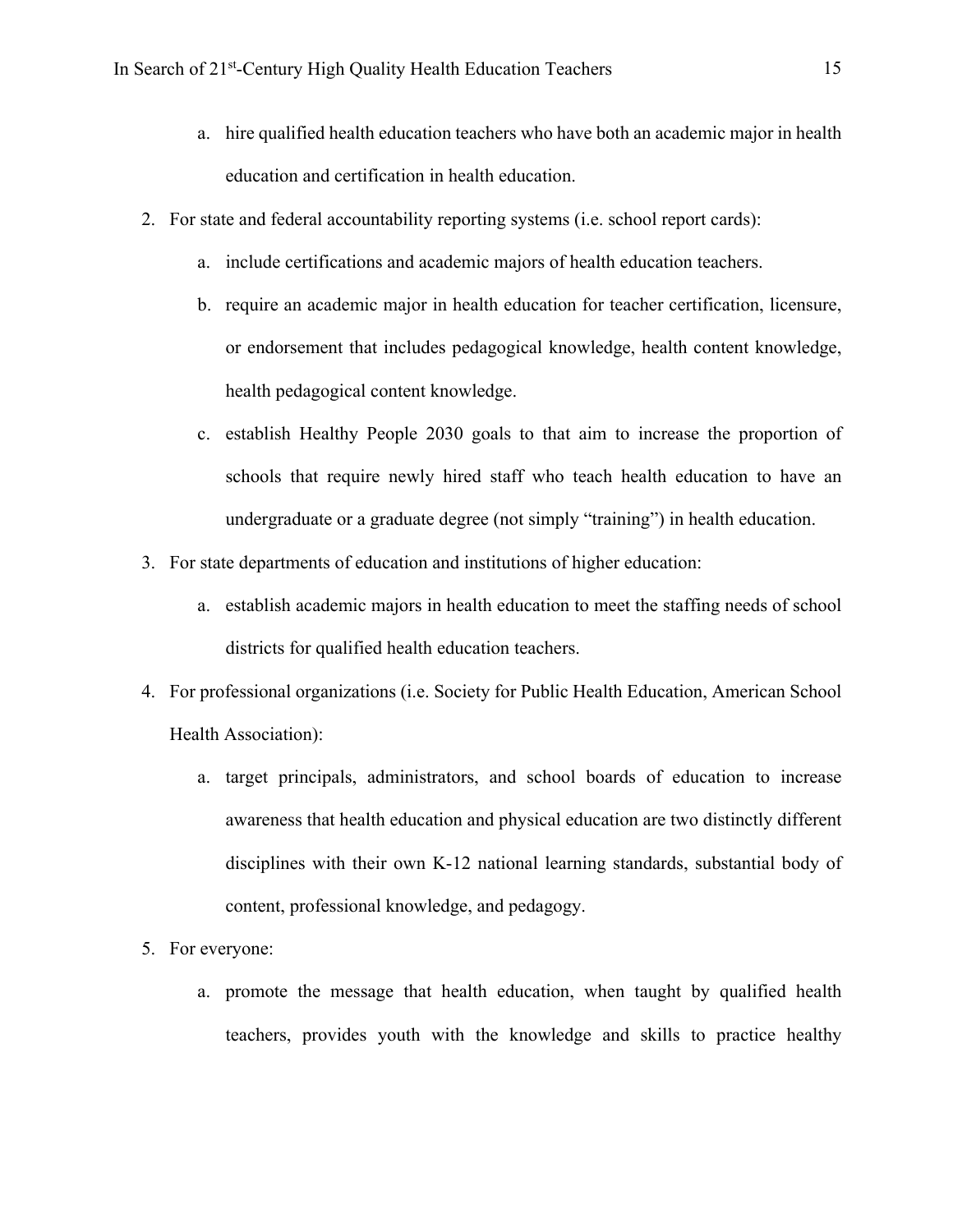behaviors and reduce health risk behaviors, which positively affects students' academic perform.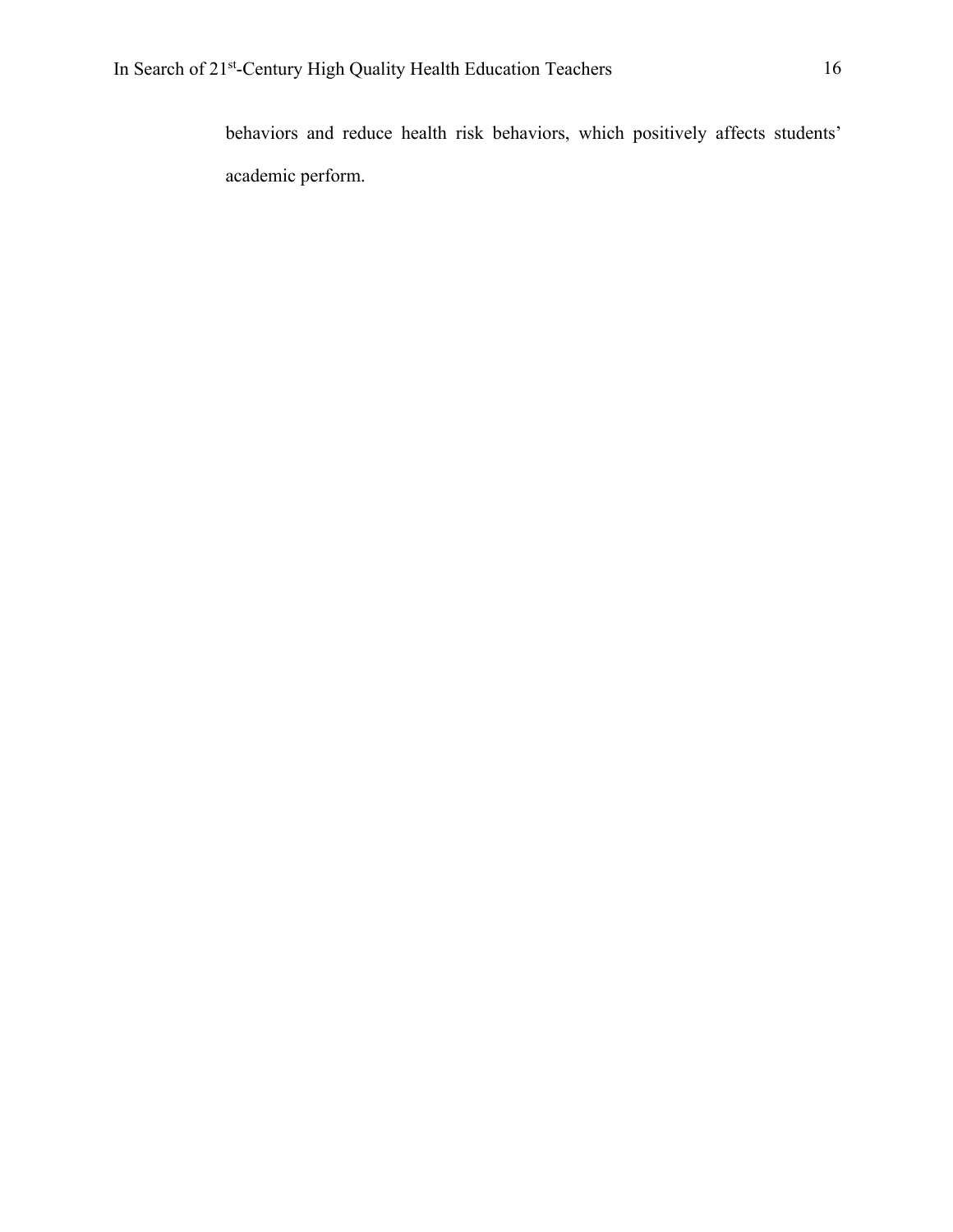# **References**

- (2012), "Report of the 2011 joint committee on health education and promotion terminology", *American Journal of Health Education,* Vol. 42 Sup. 2, pp.1-19. DOI:10.1080/19325037.2012.11008225
- Andersson, C., Johansson, P. and Waldenstrom, N. (2011), "Do you want your child to have a certified teacher?", *Economics of Educational Review,* Vol. 30 No. 1, pp.65-78. DOI:10.1016/j.econedurev.2010.07.003
- Auld, M.E., Allen, M.P., Hampton, C., Montes, J.H., Sherry, C., Mickalide, A.D., Logan, R., Alvarado-Little, W. and Parson, K. (2020), "Health literacy and health education in schools: collaboration for action", available at: https//doi.org/10.31478/202007b (accessed 27 July 2020).
- Banspach S., Zaza, S., Dittus, P., Michael, S., Brindis, C. D. and Thorpe, P. (2016), "CDC grand rounds: adolescence - preparing for lifelong health and wellness", available at: http://dx.doi.org/10.15585/mmwr.mm6530a2 (accessed 10 August 2020).
- Baker, D.W., Parker, R.M., Williams, M.V., Clark, W.S., Nurss, J. (1997) "The relationship of patient reading ability to self-reported health and use of health services", Vol. 87 No. 6, pp.1027-1030.
- Basch, C.E. (2011), "Healthier students are better learners: a missing link in school reforms to close the achievement gap", *Journal of School Health,* Vol. 81 No. 10, pp.593-598. DOI:10.1111/j.1746-1561.2011.00632.x
- Berkman, N.D., Sheridan, D.L., Donahue, K.E., Halpern, D.J., Krotty, K. (2011), "Low health literacy and health outcomes: an updated systematic review", *Annals of Internal Medicine,*  Vol. 155 No. 2, pp.97-107.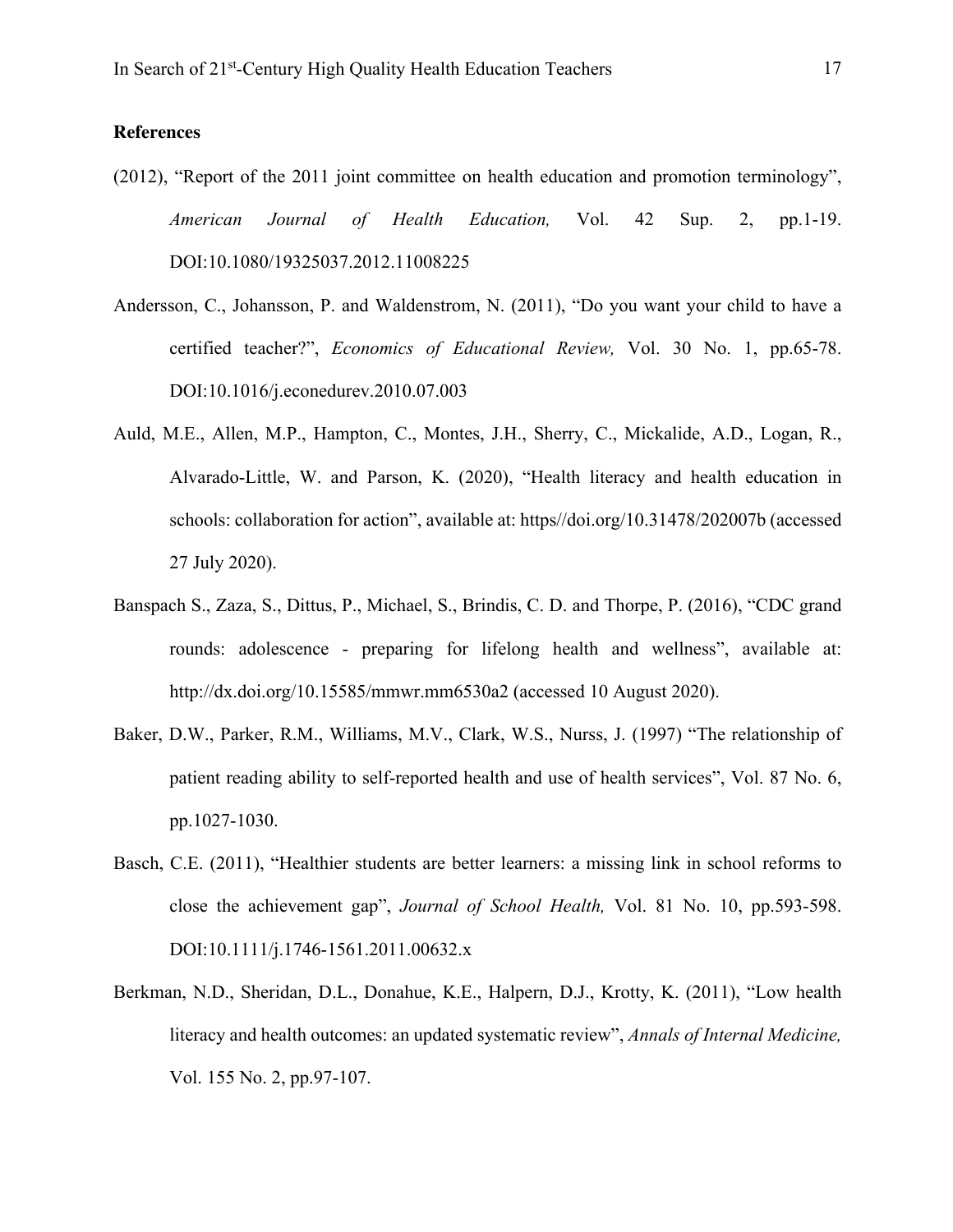- Birch, D.A., Goekler, S., Auld, M.E., Lohrmann, D.K. and Lyde, A. L. (2019), "Quality assurance in teaching K-12 health education: paving a new path forward", *Health Promotion Practice,* Vol. 20 No. 6, pp.845-857. DOI:10.1177/1524839919868167
- Bradley, B.J. and Greene, A.C. (2013), "Do health and education agencies in the United States share responsibility for academic achievement and health? A review of 25 years of evidence about the relationship of adolescents' academic achievement and health behaviors", *Journal of Adolescent Health,* Vol. 2 No. 5, pp.523-532. DOI:10.1016/j.jadohealth.2013.01.008
- Bureau of Labor Statistics, U.S. Department of Labor. (2020), "Health educators and community health workers", available at https://www.bls.gov/ooh/community-and-socialservice/health-educators.htm (accessed 28 September 2020).
- Centers for Disease Control and Prevention. (n.d.), "School health policy and practices study: health education ", available at: https://www.cdc.gov/healthyyouth/data/shpps/pdf/ 2014factsheets/health\_education\_shpps2014.pdf (accessed 10 October 2020).
- Centers for Disease Control and Prevention. (2014), "Health and academic achievement", available at: https://www.cdc.gov/healthyyouth/health and academics/pdf/healthacademic-achievement.pdf (accessed 27 July 2020).
- Centers for Disease Control and Prevention. (2017). "Results from the school health policies and practices study 2016", available at: https://www.cdc.gov/healthyyouth/data/ shpps/pdf/shpps-results 2016.pdf (accessed 10 October 2020).
- Centers for Disease Control and Prevention. (2019). "National Health Education Standards", available at: https://www.cdc.gov/healthyschools/sher/standards/index.htm (accessed 10 October 2020).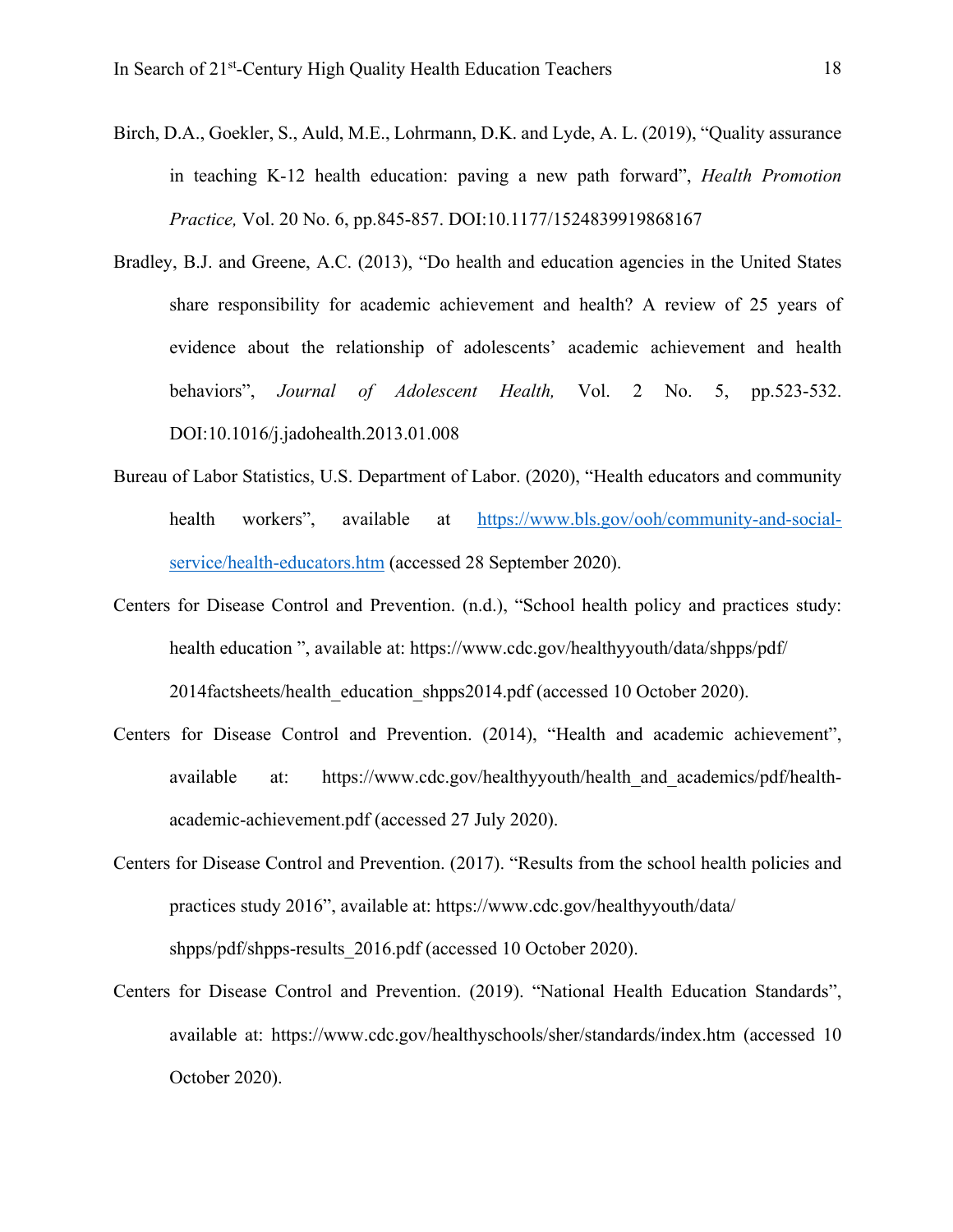Centers for Disease Control and Prevention. (2020a), "Whole school, whole community, whole child (WSCC)"*,* available at: https://www.cdc.gov/healthyschools/wscc/index.htm (accessed 27 July 2020).

Centers for Disease Control and Prevention. (2020b). "Health Literacy", available at: https://www.cdc.gov/healthliteracy/education-support/schools.html (accessed 10 October 2020).

- Childs, A. and McNicholl, J. (2007), "Investigating the relationship between subject content knowledge and pedological practice through the analysis of classroom discourse", *International Journal of Science Education,* Vol. 29 No. 3, pp.1629-1653. DOI:10.1080/09500690601180817
- Clotfelter, C.T., Ladd, H.F. and Vigdor, J.L. (2007), "Teacher credentials and student achievement: longitudinal analysis with student fixed effects", *Economics of Educational Review,* Vol. 26 No. 6, pp.673-682. DOI:10.1016/j.econedurev.2007.10.002.
- Cox, C., Gilary, A., Simon, D. and Thomas, T. (n.d.), *Survey Documentation for the 2015–16 National Teacher and Principal Survey,* U.S. Department of Education, Washington, DC.
- Cox, S., Parmer, R., Strizek, G. and Thomas, T. (2016), *Documentation for the 2011–12 Schools and Staffing Survey (NCES 2016-817).* U.S. Department of Education, Washington, DC, available at: https://nces.ed.gov/pubs2016/2016817\_1.pdf. (accessed 27 July 2020).
- Darling-Hammond, L. (2000), "Teacher quality and student achievement: a review of state policy evidence", *Education Policy Analysis Archives,* Vol. 8 No. 1, pp.1-44. DOI:10.14507/epaa.v8n1.2000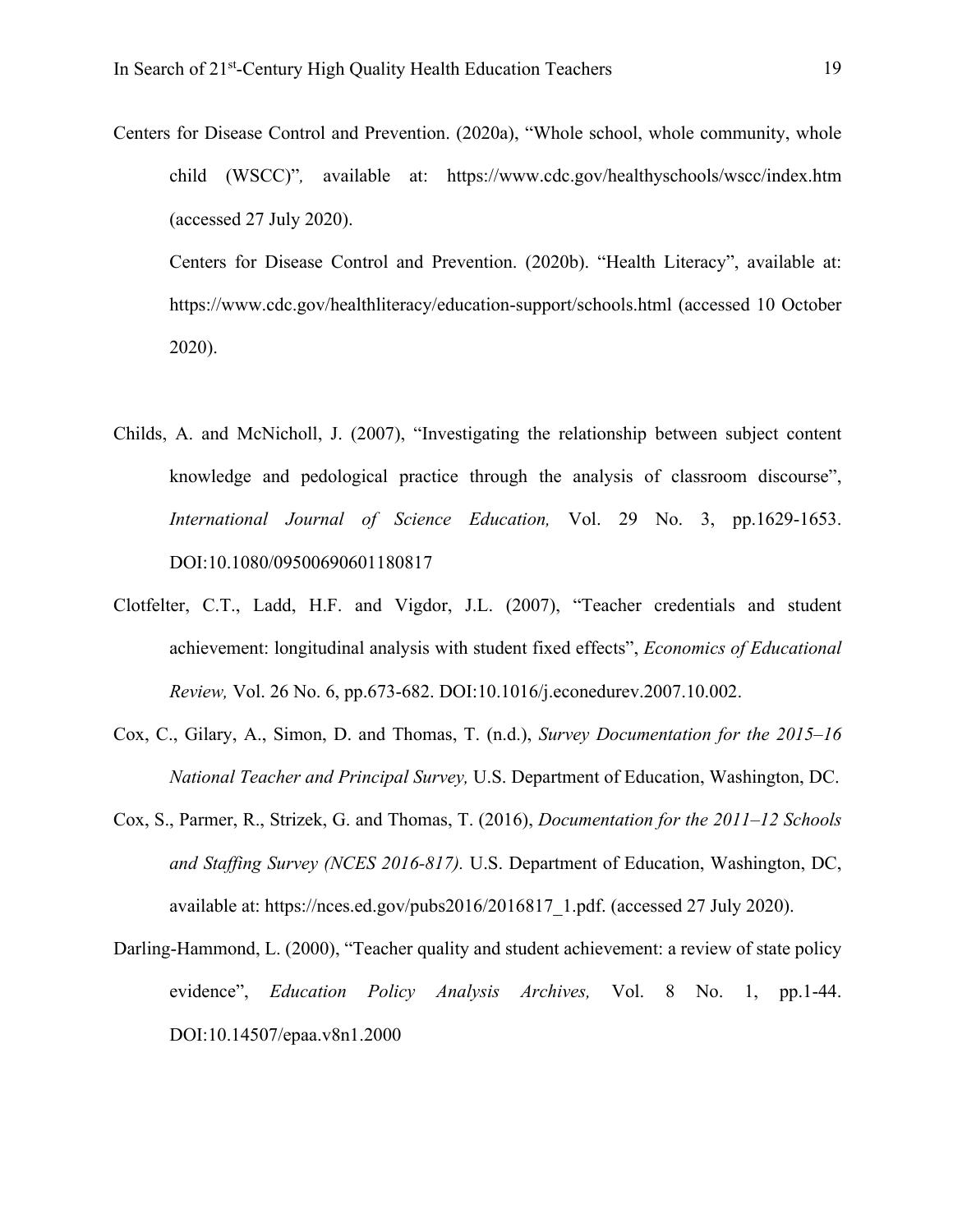- Darling-Hammond, L., Holtzman, D.J., Gatlin, S.J. and Heilig, J.V. (2005), "Does teacher preparation matter? Evidence about teacher certification, teach for America, and teacher effectiveness", *Education Policy Analysis Archives,* Vol. 13 No. 42, pp.1-51. ISSN: 1068- 2341.
- Darling-Hammond, L. (2006), "Constructing 21<sup>st</sup>-century teacher education", *Journal of Teacher Education,* Vol. 57 No. 3, pp.300-314. DOI:10.1177/0022487105285962
- DeWalt, D.A, Hink, A. (2009), "Health literacy and child health outcomes: A systematic review of the literature", *Pediatrics,* Vol 124 S3, pp.S265-S274.
- Easton, P., Entwistle, V.A., Williams, B. (2013), "How the stigma of low literacy can impair patient-professional spoken interactions and affect health: insights from a qualitative investigation", *BMC Health Services Research,* Vol. 13 No. 1, pp.319. DOI: 10.1186/1472- 6963-13-319
- Elfers, A.M., Knapp, M.S. and Pleck, M.L. (2004), "Preparation and support for teaching: a survey of teachers' assignment and certification", available at: https://www.education.uw.edu/ctp/sites/default/files/ctpmail/PDFs/Survey1WorkingPape r.pdf (accessed 10 August 2020).
- Feng, L. and Sass, T.R. (2013), "What makes special-education teachers special? Teacher training and achievement of students with disabilities", *Economics of Educational Review,* Vol. 36, pp.122-134. DOI:10.1016/j.econedurev.2013.06.006
- Fobbs, E. (2015), "Promoting student achievement through improved health policy", available at: https://www.nasbe.org/promoting-student-achievement-through-improved-health-policy/ (accessed 10 August 2020).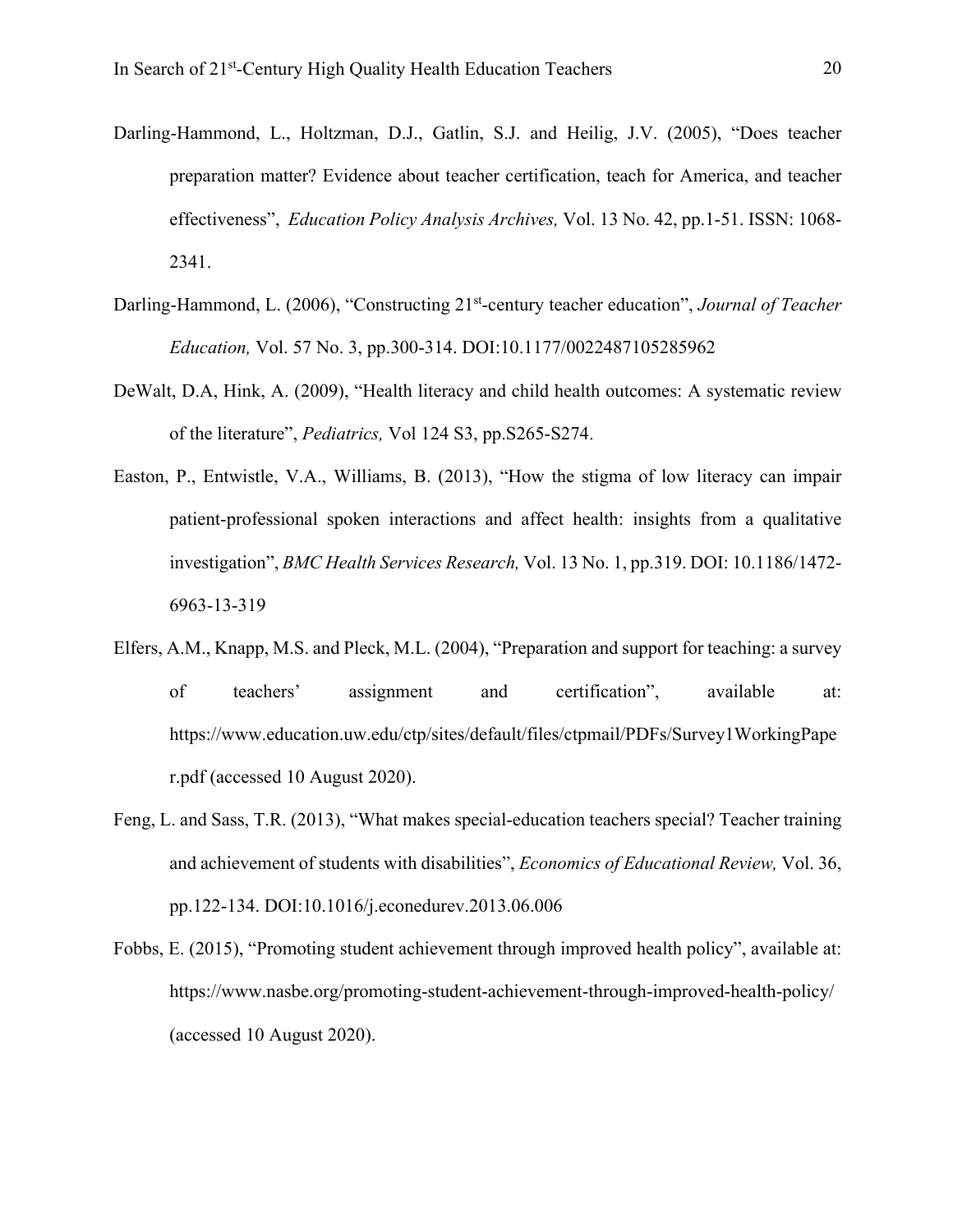- Hill, H.C., Rowan, B. and Ball, D.L. (2005), "Effects of teachers' mathematic knowledge for teaching on student achievement", *American Educational Research Journal,* Vol. 42 No. 2, pp.371-406. DOI:10.3102/00028312042002371
- Ingersoll, R. M. (2002). "Out-of-field teaching, educational inequality, and the organization of schools: an exploratory analysis", available at: https://cpre.org/sites/default/files/researchreport/796\_outoffield-ri-01-2002.pdf (accessed 10 August 2020)
- Kahn, L., Telljohann, S.K. and Wooley, S. (2007), "Health education: results from the school health policies and programs study 2006", *Journal of School Health,* Vol. 77 No. 8, pp.408- 434. DOI:10.1111/j.1746-1561.2007.00228.x
- Kaplan, R.M., Howard, V.J., Safford, M.M. and Howard, G. (2015), "Educational attainment and longevity: results from the REGARDS U.S. national cohort study of blacks and whites", *Annals of Epidemiology,* Vol. 25 No. 5, pp.323-328. DOI:10.1016/j.annepidem. 2015.01.017
- Kutner, M., Greenberg, E., Jin, Y., and Paulsen, C. (2006). "The health literacy of America's adults: results from the 2003 National Assessment of Adult Literacy", available at http://nces.ed.gov/pubs2006/2006483.pdf (accessed 03 Oct 2020).
- Lee, J.A., Heberlein, E., Pyle, E., Caughlan, T., Rahaman, D., Sabin, M., Kaar, J. (2020), "Evaluation of a resiliency focused health coaching intervention for middle school students: building resilience for Healthy Kids Program", *American Journal of Health Promotion*, 0890117120959152.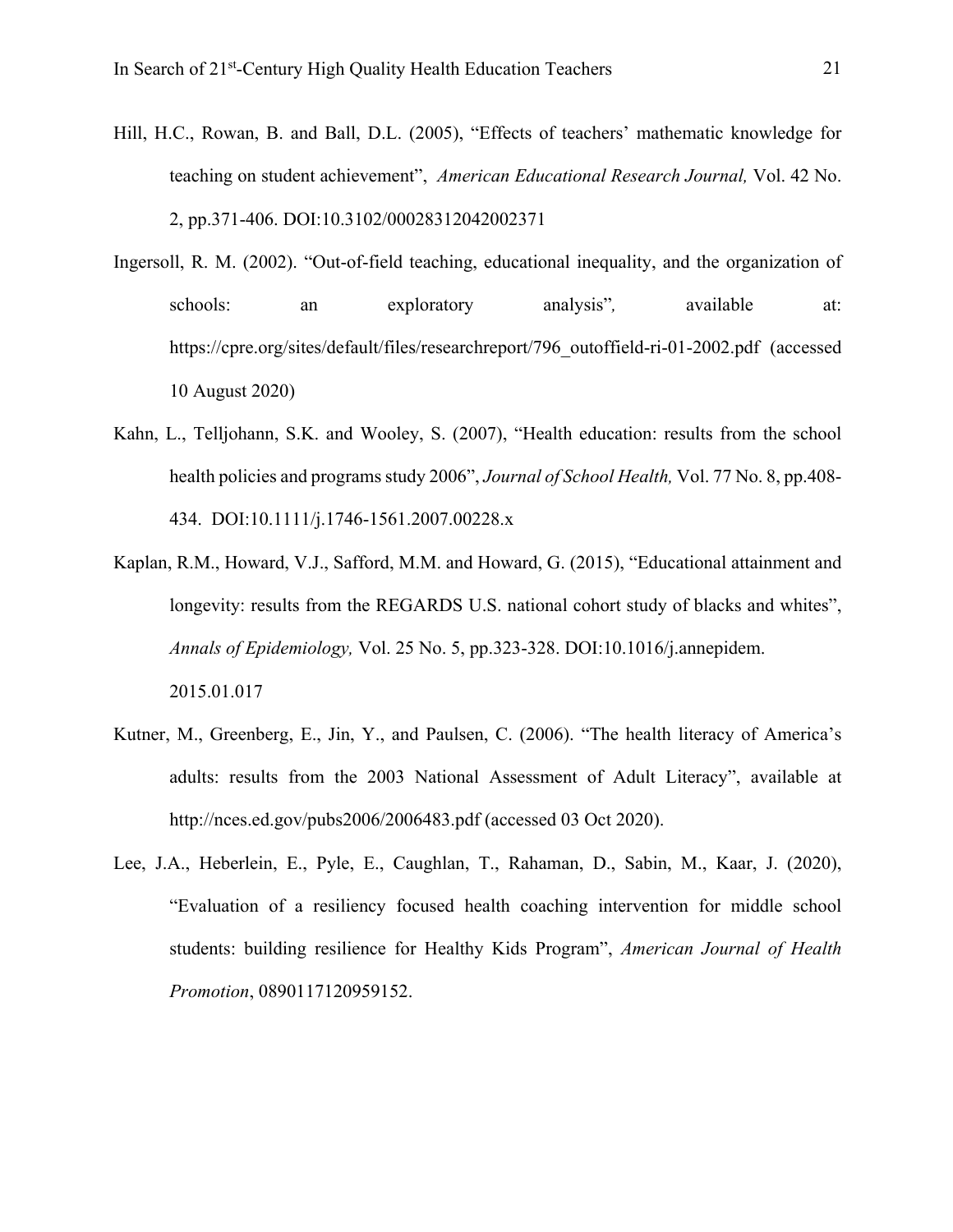- Lloyd, L.L., Ammary, N.J., Epstein, L.G., Johnson, R., Rhee, K. (2006), "A transdisciplinary approach to improve health literacy and reduce disparities", *Health Promotion Practice*, Vol. 7 No. 33, pp.331-335. DOI:10.1186/1471-2458-12-80
- National Association of Chronic Disease Directors. (2017), "The whole school, whole community, whole child model: a guide to implementation", available at: https://cdn.ymaws.com/www.chronicdisease.org/resource/resmgr/school\_health/NACDD TheWholeSchool\_FINAL.pdf (accessed 10 August 2020).
- National Center for Educational Statistics (n.d.), "National teacher and principal survey (NTPS)", available at: https://nces.ed.gov/surveys/ntps/index.asp (accessed 10 August 2020).
- Office of Disease Prevention and Health Promotion (2020), "Healthy people 2030", available at https://www.healthypeople.gov/2020/ (accessed 10 October 2020).
- Olshansky, S.J., Antonucci, T., Berkman, L., Binstock, R.H., Boersch-Supan, A., Cacioppo, J.T. and Rowe, J. (2012), "Differences in life expectancy due to race and educational differences are widening, and many may not catch up", *Health Affairs,* Vol. 31 No. 8, pp.1803-1813. DOI:10.1377/hlthaff.2011.0746
- Sasson, I. (2016)., "Trends in life expectancy and lifespan variation by educational attainment: United States, 1990–2010", *Demography,* Vol. 53 No. 2, pp.269-293. DOI:10.1007/s13524-015-0453-7

School Health

Stronge, J. H. (2018), *Qualities of Effective Teachers* (3rd edition). ASCD, Alexandria, VA.

U.S. Department of Education (n.d.). "Every student succeeds act (ESSA)", available at: https://www.ed.gov/essa?src=rn (accessed 10 August 2020).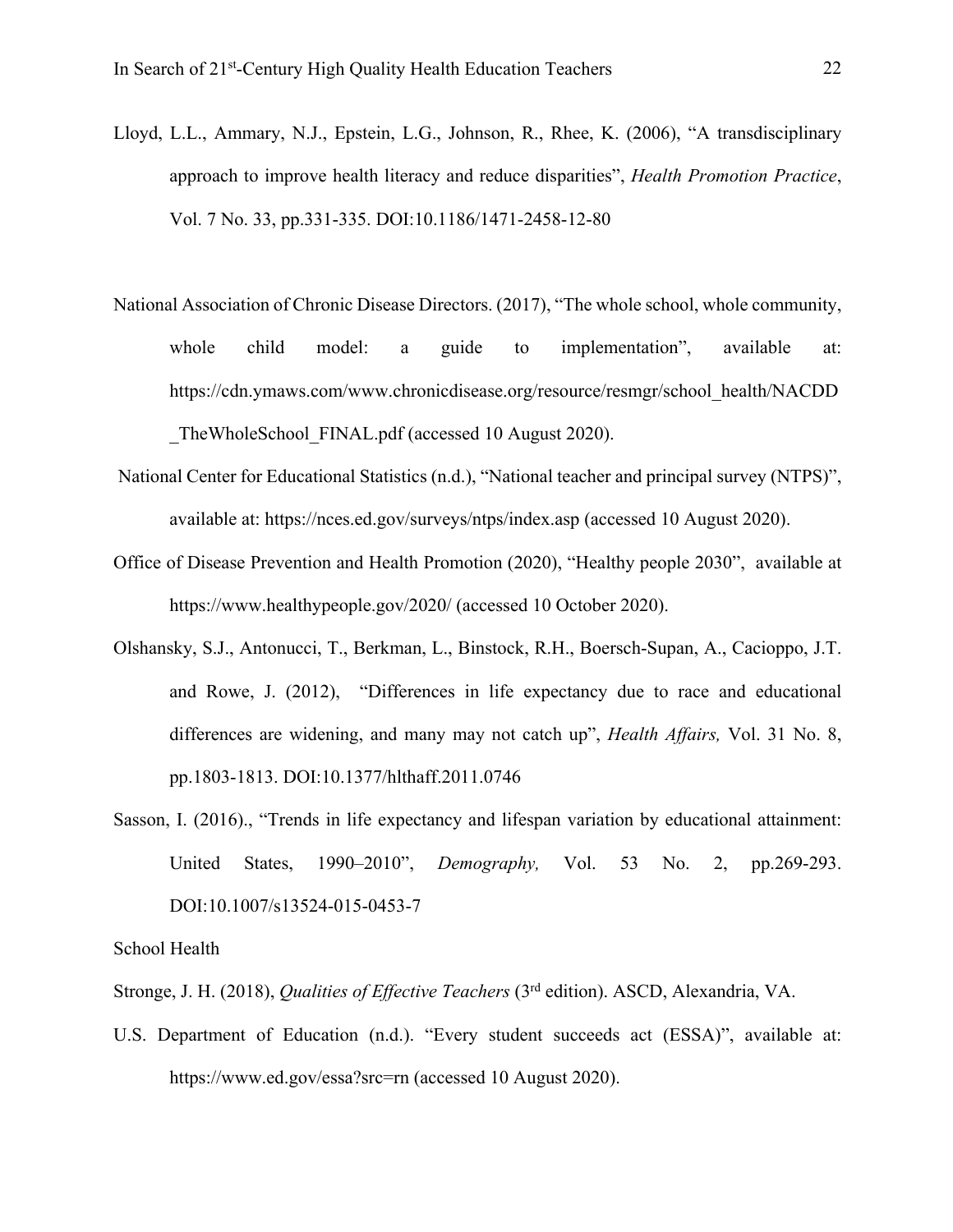- U.S. Department of Education. (2015). "*Highly-qualified teacher data: summary of school year 2013-2014 data*", available at: https://www2.ed.gov/programs/teacherqual/hqtreport.pdf (accessed 27 July 2020).
- US. Department of Health and Human Services, Office of Disease Prevention and Health Promotion. (2010). *"National Action Plan to Improve Health Literacy",* available at https://health.gov/sites/default/files/2019-09/Health\_Literacy\_Action\_Plan.pdf (accessed 27 Sep 2020).
- Wayne, A.Y.J. and Youngs, P. (2003), "Teacher characteristics and student achievement gains: a review", *Review of Educational Research,* Vol. 73 No*.* 1, pp.89-122. DOI:10.3102/00346543073001089
- Wenglinsky, H. (2002). "How schools matter: the link between teacher classroom practices and student academic performance", *Education Policy Analysis Archives,* Vol. 10 No*.* 12, pp.1- 30. ISSN 1068-2341
- Yeh, C. and Santagata, R. (2015), "Preservice teachers' learning to generate evidence-based hypotheses about the impact of mathematics teaching on learning", *Journal of Teacher Education,* Vol. 66 No. 1, pp.21-34. DOI:10.1177/0022487114549470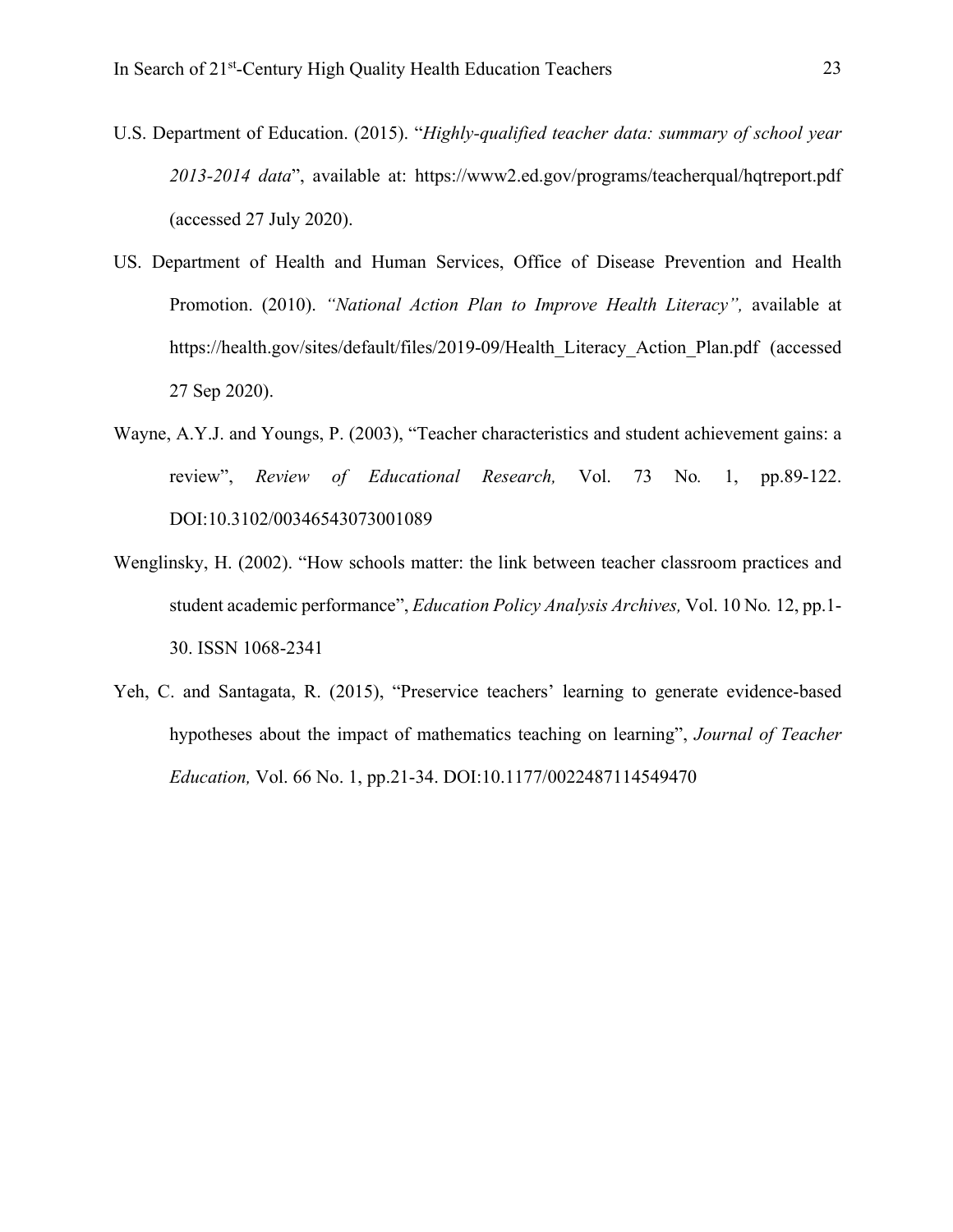| Sample                          | School Year |         |         |         |  |
|---------------------------------|-------------|---------|---------|---------|--|
|                                 | 2003-04     | 2007-08 | 2011-12 | 2015-16 |  |
| Public schools sample frame (N) | 87,760      | 90,410  | 90,530  | 87,600  |  |
| District sample frame (N)       | 16,040      | 14,990  | 14,550  | N/A     |  |
| Schools sampled (n)             | 9,440       | 8,950   | 10,250  | 7,100   |  |
| Teachers sampled (n)            | 53,190      | 48,350  | 51,060  | 43,700  |  |
| Weighted response rate $(\% )$  | 84.8        | 84.0    | 77.7    | 67.9    |  |

Table I. Description of study sample by school year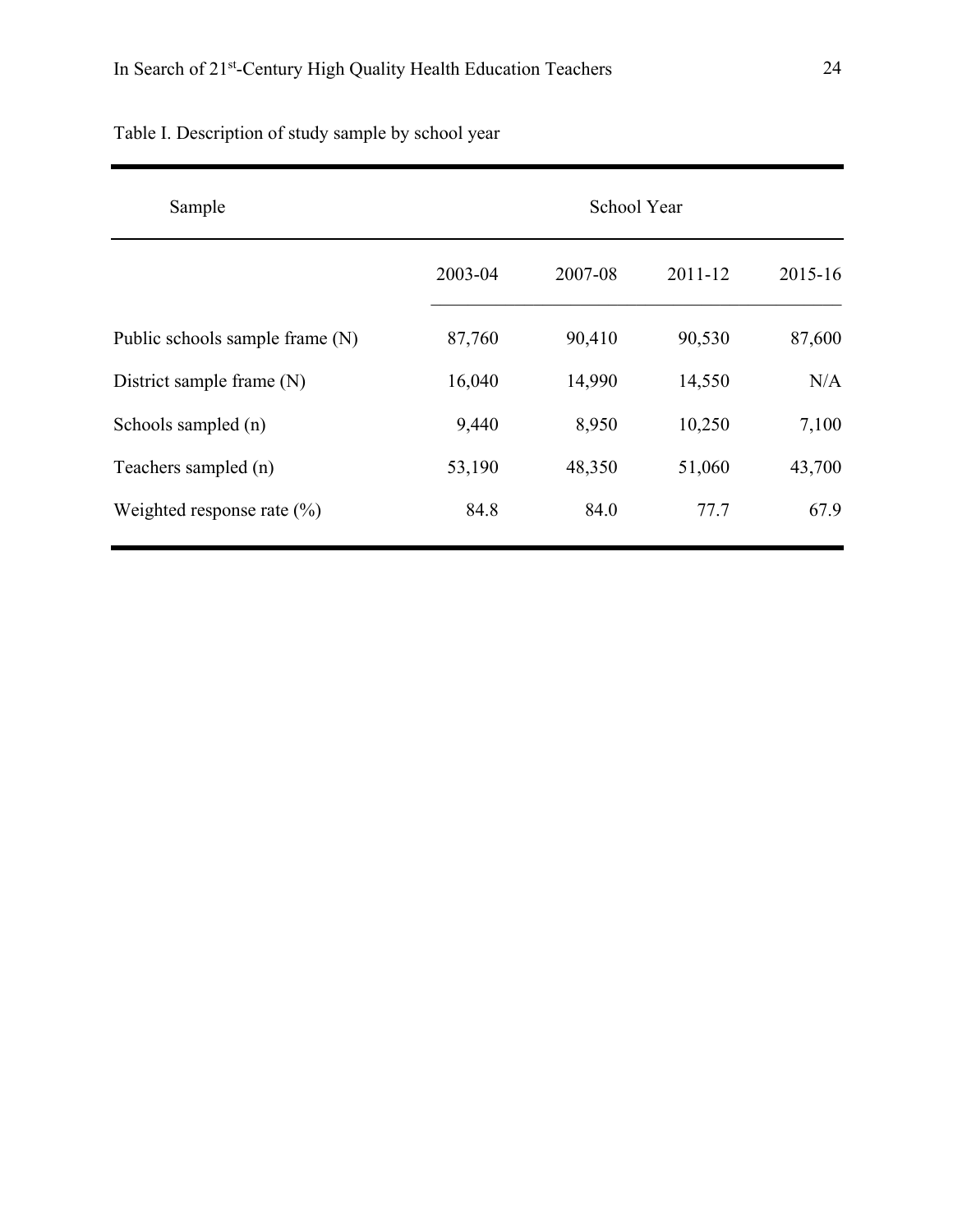| Academic<br>Major $(\%)$ | School Year<br>(weighted $n$ ) |                      |                     |                      |  |  |  |
|--------------------------|--------------------------------|----------------------|---------------------|----------------------|--|--|--|
|                          | 2003-04<br>(58, 783)           | 2007-08<br>(56, 468) | 2011-12<br>(49,902) | 2015-16<br>(49, 416) |  |  |  |
| Health<br>Education      | $36.6(32.5-40.9)$              | 38.8 (32.5-45.6)     | $33.6(28.3-39.4)$   | $32.2(27.3-37.5)$    |  |  |  |
| Physical<br>Education    | $29.6(25.8-33.6)$              | $32.5(27.2 - 38.3)$  | $32.7(27.0-38.8)$   | $35.2(30.1-40.7)$    |  |  |  |
| Other                    | 33.3 (29.5-37.5)               | 28.0 (23.2-33.4)     | 28.8 (23.6-34.7)    | 28.3 (23.7-33.5)     |  |  |  |
| Missing                  | $00.5(00.3-01.1)$              | $00.7(00.2-02.4)$    | $04.9(02.8-08.4)$   | $04.3(02.7-06.6)$    |  |  |  |
| Total                    | 100.0                          | 100.0                | 100.0               | 100.0                |  |  |  |

|  |  |  |  | Table II. Academic major of health education teachers per school year as percent <sup>a</sup> of population |  |
|--|--|--|--|-------------------------------------------------------------------------------------------------------------|--|
|  |  |  |  |                                                                                                             |  |

<sup>a</sup>Design adjusted 95% confidence interval for population estimate boundaries (upper, lower).